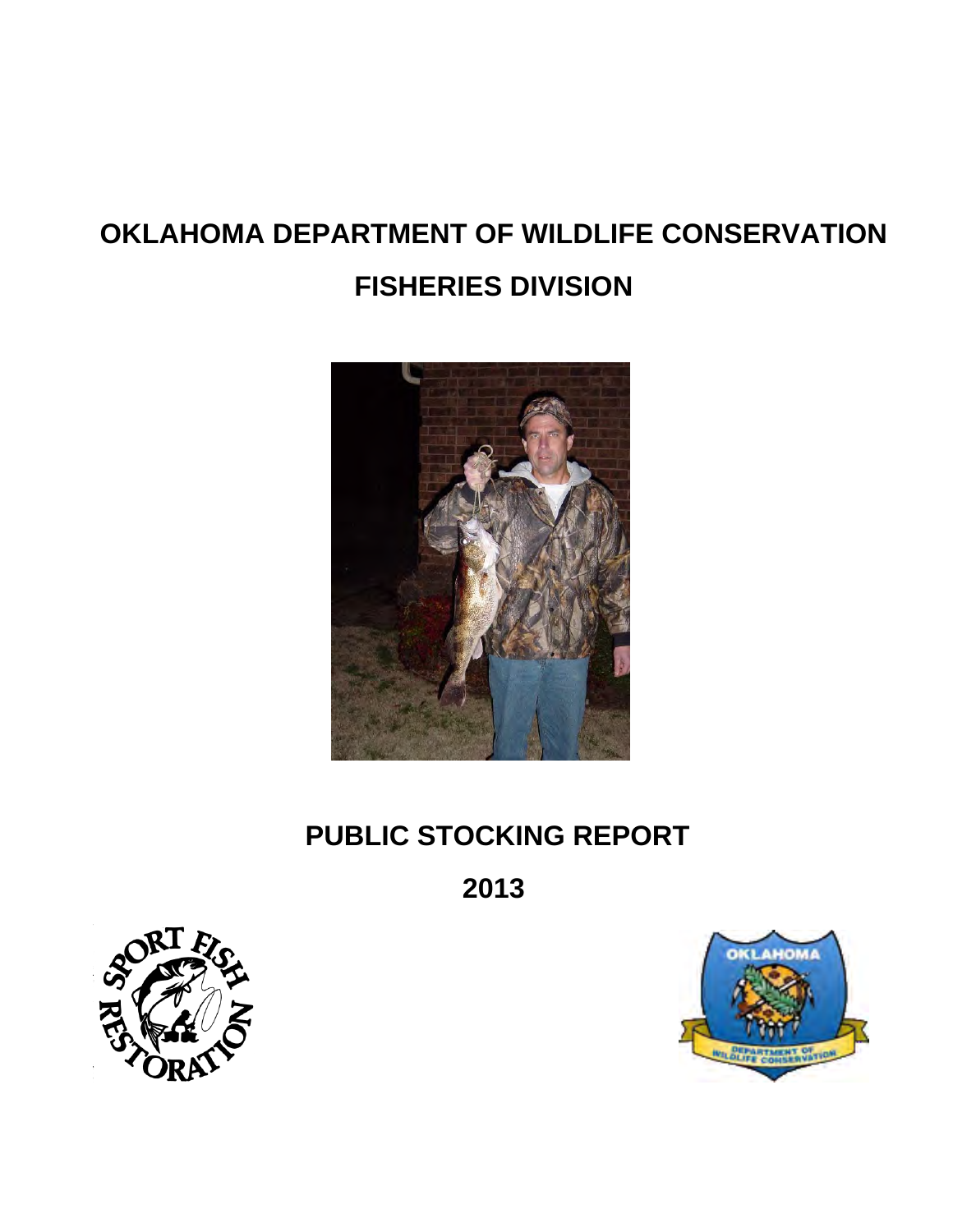# **TABLE OF CONTENTS**

| Summary of Species Stocked January through December 2013 | $\overline{2}$ |
|----------------------------------------------------------|----------------|
|                                                          | $\overline{2}$ |
|                                                          | 3              |
|                                                          | 3              |
|                                                          | 3              |
|                                                          | $\overline{4}$ |
|                                                          | $\overline{4}$ |
|                                                          | 5              |
|                                                          | 6              |
|                                                          | $\overline{7}$ |
|                                                          | $\overline{7}$ |
|                                                          | 8              |
|                                                          | 10             |
|                                                          | 10             |
|                                                          | 10             |
|                                                          | 10             |
|                                                          | 13             |
|                                                          | 14             |
|                                                          | 14             |
|                                                          | 14             |
|                                                          | 15             |
|                                                          | 15             |
|                                                          | 15             |
|                                                          | 16             |
|                                                          | 16             |
|                                                          | 17             |
|                                                          | 17             |
|                                                          | 17             |
|                                                          | 18             |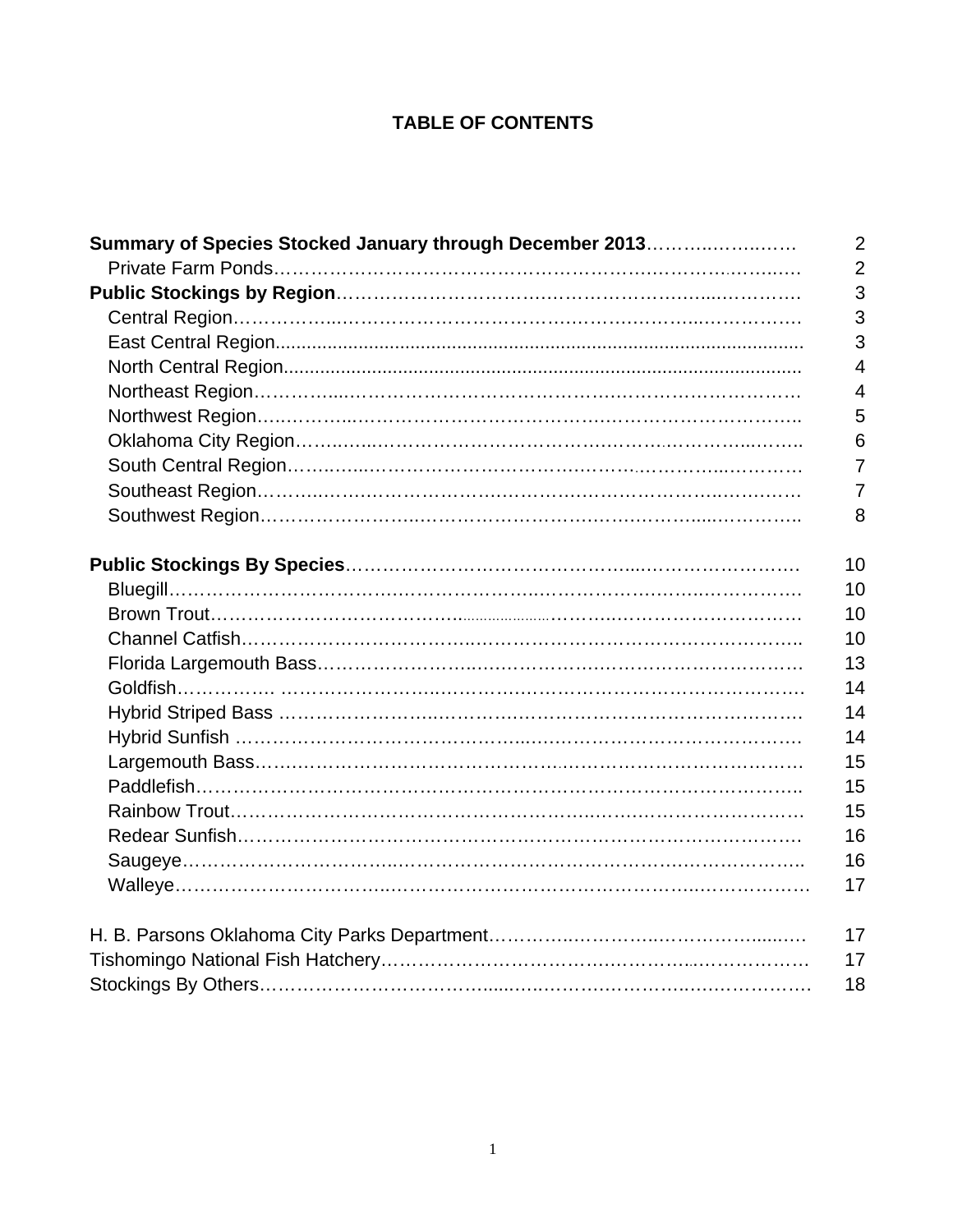# **SUMMARY OF SPECIES STOCKED**

# **JANUARY THROUGH DECEMBER 2013**

| <b>Public Waters</b>                  |           |
|---------------------------------------|-----------|
| <b>Bluegill</b>                       | 70,200    |
| <b>Brown Trout</b>                    | 12,578    |
| <b>Channel Catfish</b>                | 313,215   |
| Florida Largemouth Bass               | 2,219,957 |
| Goldfish                              | 63        |
| <b>Hybrid Striped Bass</b>            | 615,625   |
| <b>Hybrid Sunfish</b>                 | 6,214     |
| <b>Largemouth Bass</b>                | 73,546    |
| Paddlefish                            | 42,356    |
| <b>Rainbow Trout</b>                  | 279,703   |
| <b>Redear Sunfish</b>                 | 100       |
| Saugeye                               | 722,636   |
| Walleye                               | 4,892,766 |
| <b>Total Stocked in Public Waters</b> | 9,273,333 |

| <b>Private Farm Ponds</b>                  |           |
|--------------------------------------------|-----------|
| <b>Bluegill</b>                            | 402,835   |
| <b>Channel Catfish</b>                     | 72,180    |
| Largemouth Bass                            | 84,157    |
| <b>Total Stocked in Private Farm Ponds</b> | 559,172   |
| <b>Grand Total Stocked in 2013</b>         | 9.832,505 |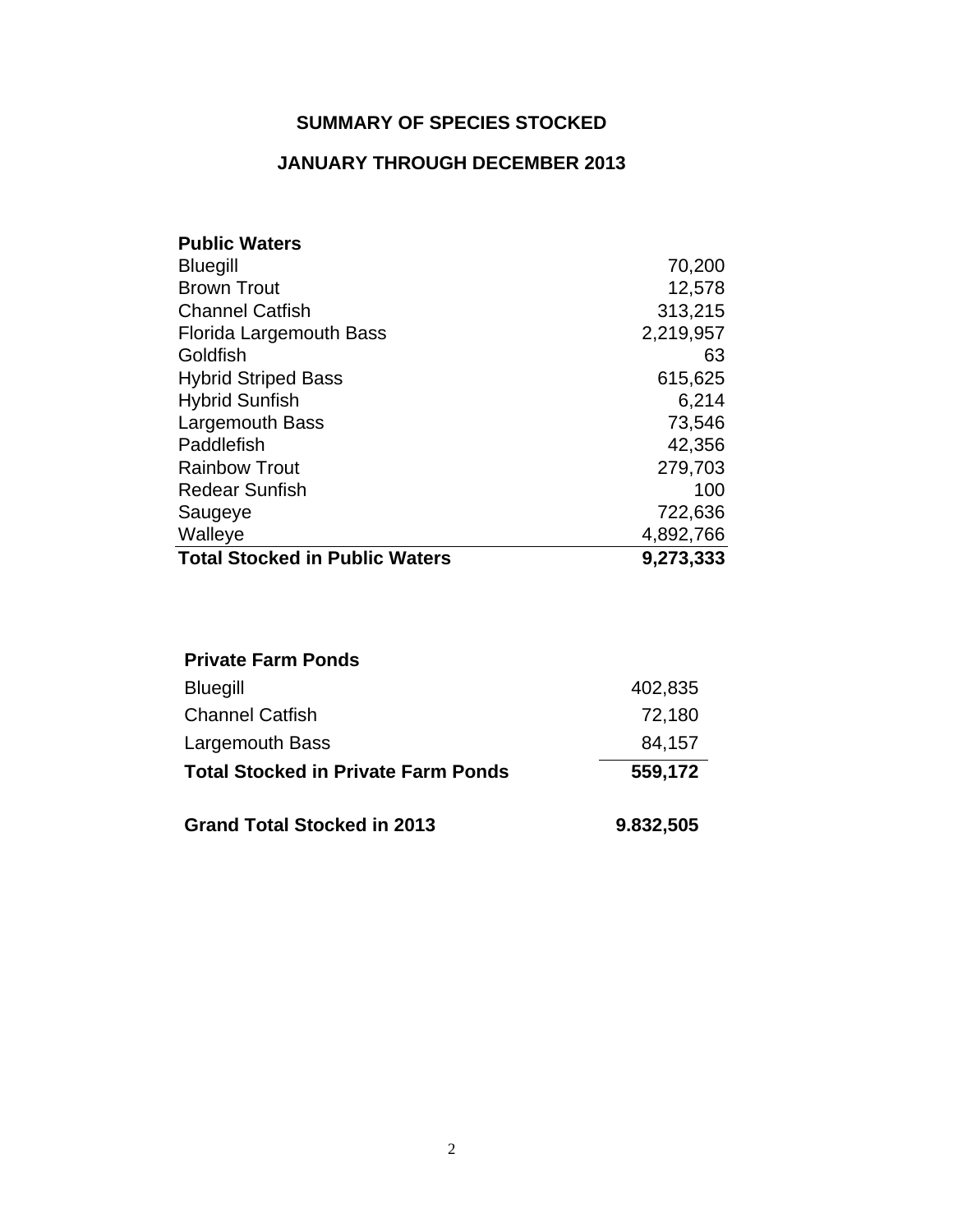# **Stockings By Region**

## **Central Region**

| Lake                       | <b>Species</b>                 | <b>Number</b> | <b>Size</b> | County       |
|----------------------------|--------------------------------|---------------|-------------|--------------|
| <b>Beggs City</b>          | <b>Channel Catfish</b>         | 4,560         | 7.00        | Okmulgee     |
| Beggs City                 | Florida Largemouth Bass        | 62,500        | 0.50        | Okmulgee     |
| <b>Bell Cow</b>            | Largemouth Bass                | 19,040        | 1.25        | Lincoln      |
| <b>Clearview City</b>      | <b>Channel Catfish</b>         | 780           | 10.00       | Okfuskee     |
| Davenport                  | <b>Channel Catfish</b>         | 900           | 10.00       | Lincoln      |
| <b>Dripping Springs</b>    | Florida Largemouth Bass        | 97,421        | 1.50        | Okmulgee     |
| Eufaula                    | Florida Largemouth Bass        | 111,815       | 1.50        | McIntosh     |
| <b>Holdenville City</b>    | Florida Largemouth Bass        | 30,240        | 1.50        | Hughes       |
| Jim Hall Henryetta         | <b>Channel Catfish</b>         | 14,102        | 7.00        | Okmulgee     |
| <b>Meeker City</b>         | <b>Channel Catfish</b>         | 10,080        | 6.75        | Lincoln      |
| <b>Nichols Park</b>        | <b>Channel Catfish</b>         | 1,710         | 6.75        | Okmulgee     |
| Okemah City                | <b>Florida Largemouth Bass</b> | 52,800        | 1.50        | Okfuskee     |
| Okmulgee                   | <b>Florida Largemouth Bass</b> | 59,906        | 1.50        | Okmulgee     |
| Okmulgee Kiddie #1         | <b>Channel Catfish</b>         | 800           | 10.00       | Okmulgee     |
| Okmulgee Kiddie #2         | <b>Channel Catfish</b>         | 800           | 11.00       | Okmulgee     |
| Prague                     | Florida Largemouth Bass        | 30,700        | 1.50        | Lincoln      |
| <b>Seminole Nation</b>     | <b>Channel Catfish</b>         | 126           | 11.00       | Seminole     |
| Shawnee #1                 | <b>Channel Catfish</b>         | 13,360        | 7.00        | Pottawatomie |
| Shawnee #1                 | Saugeye                        | 26,720        | 1.50        | Pottawatomie |
| Shawnee #2                 | <b>Channel Catfish</b>         | 11,070        | 6.75        | Pottawatomie |
| Shawnee #2                 | Saugeye                        | 22,000        | 1.50        | Pottawatomie |
| <b>Shawnee Clinic Pond</b> | <b>Channel Catfish</b>         | 200           | 12.00       | Pottawatomie |
| Sportsman                  | <b>Channel Catfish</b>         | 14,199        | 7.00        | Seminole     |
| Sportsman                  | Florida Largemouth Bass        | 33,000        | 1.50        | Seminole     |
| <b>Tecumseh City</b>       | <b>Channel Catfish</b>         | 1,788         | 10.00       | Pottawatomie |
| Weleetka                   | <b>Florida Largemouth Bass</b> | 83,000        | 0.50        | Okfuskee     |
| <b>Wes Watkins</b>         | Largemouth Bass                | 17,680        | 1.25        | Pottawatomie |
| Wetumka                    | <b>Channel Catfish</b>         | 6,780         | 7.00        | Hughes       |
| Wetumka                    | Florida Largemouth Bass        | 30,000        | 1.50        | Hughes       |
| Wewoka                     | Saugeye                        | 8,000         | 1.50        | Seminole     |
| Eufala                     | Paddlefish                     | 38,014        | 11.00       | Pittsburg    |
| Eufala                     | Paddlefish                     | 238           | 24.00       | Pittsburg    |
| <b>Seminole Nation</b>     | <b>Channel Catfish</b>         | 126           | 10.00       | Seminole     |
| <b>Total Fish Stocked</b>  |                                | 804,455       |             |              |

# **East Central Region**

| Lake                    | <b>Species</b>         | <b>Number</b> | <b>Size</b> | County   |
|-------------------------|------------------------|---------------|-------------|----------|
| <b>Adair State Park</b> | <b>Channel Catfish</b> | 725           | 10.00       | Adair    |
| Honor Heights Park      | <b>Channel Catfish</b> | 400           | 13.00       | Muskogee |
| <b>Illinois River</b>   | Brown Trout            | 3.173         | 7.00        | Sequoyah |
| <b>Illinois River</b>   | Brown Trout            | 2,405         | 11.00       | Sequoyah |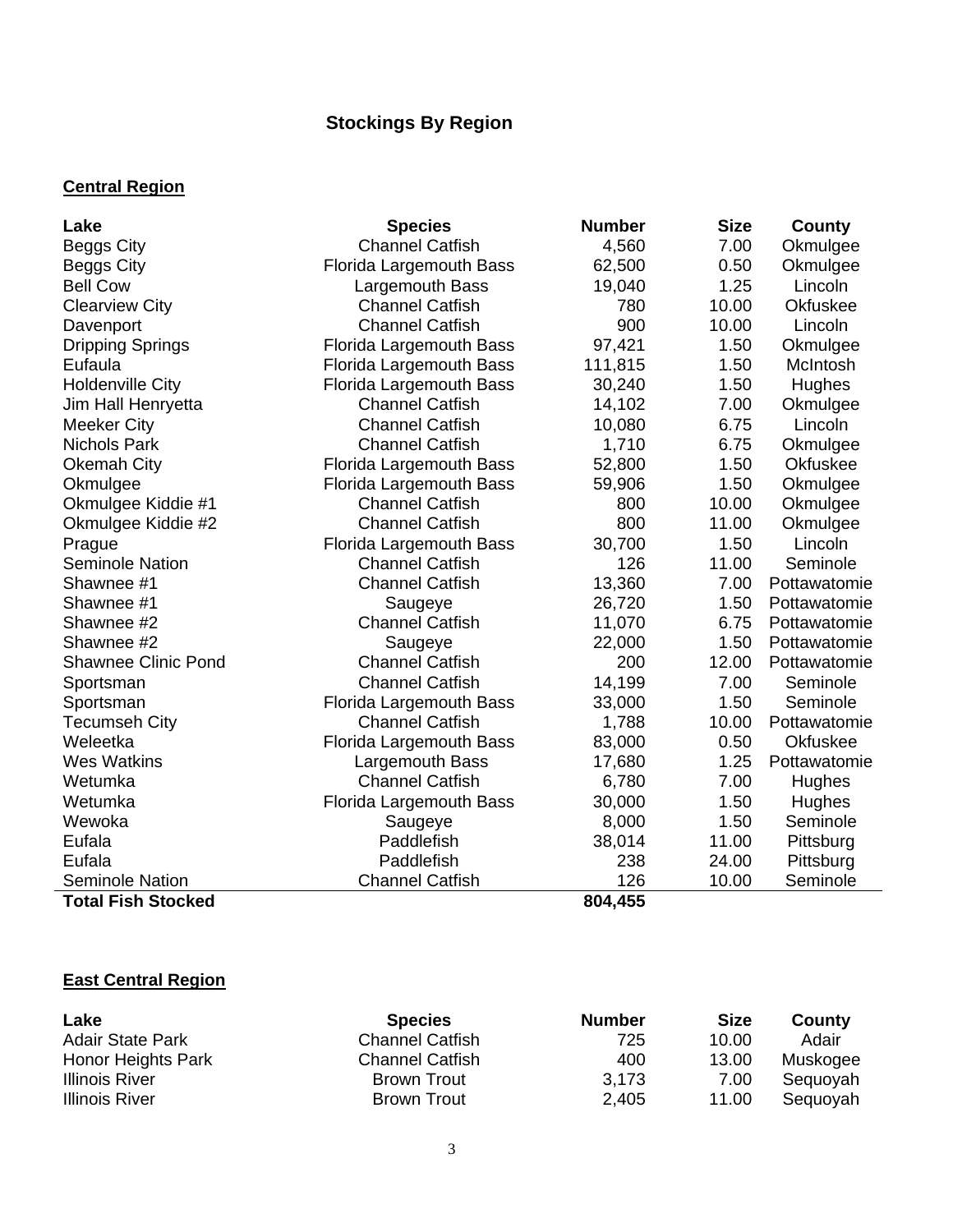| <b>Illinois River</b>     | <b>Rainbow Trout</b>    | 116,784 | 12.00 | Sequoyah |
|---------------------------|-------------------------|---------|-------|----------|
| <b>Illinois River</b>     | <b>Rainbow Trout</b>    | 100     | 16    | Sequoyah |
| Illinois River            | <b>Rainbow Trout</b>    | 200     | 19.00 | Sequoyah |
| <b>Muldrow City Ponds</b> | <b>Channel Catfish</b>  | 1,012   | 10.00 | Sequoyah |
| Onapa City                | Florida Largemouth Bass | 130     | 7.00  | McIntosh |
| Taft                      | <b>Channel Catfish</b>  | 3,540   | 7.00  | Muskogee |
| Taft                      | Florida Largemouth Bass | 130     | 7.00  | Muskogee |
| Vian City                 | <b>Channel Catfish</b>  | 925     | 10.00 | Sequoyah |
| <b>Total Fish Stocked</b> |                         | 129,524 |       |          |

# **Northcentral Region**

| Lake                          | <b>Species</b>             | <b>Number</b> | <b>Size</b> | County |
|-------------------------------|----------------------------|---------------|-------------|--------|
| Bluestem/Osage                | Saugeye                    | 16,060        | 1.25        | Osage  |
| <b>Boomer Lake</b>            | Florida Largemouth Bass    | 50            | 5.50        | Payne  |
| Camp McFadden Pond            | <b>Channel Catfish</b>     | 100           | 14.00       | Kay    |
| Carl Blackwell                | <b>Hybrid Striped Bass</b> | 9,165         | 1.50        | Payne  |
| Carl Blackwell                | Saugeye                    | 71,000        | 1.50        | Payne  |
| <b>Cleveland City Lake</b>    | Florida Largemouth Bass    | 50            | 5.50        | Pawnee |
| Cushing HS Pond               | <b>Channel Catfish</b>     | 300           | 14.00       | Payne  |
| <b>Duck Pond</b>              | <b>Hybrid Sunfish</b>      | 200           | 4.00        | Kay    |
| <b>Marland Mansion</b>        | <b>Hybrid Sunfish</b>      | 200           | 4.00        | Kay    |
| <b>McMurtry</b>               | Saugeye                    | 23,100        | 1.25        | Noble  |
| Pawhuska                      | <b>Rainbow Trout</b>       | 13,175        | 9.00        | Osage  |
| Pawhuska                      | <b>Rainbow Trout</b>       | 579           | 19.00       | Osage  |
| Pawhuska                      | Florida Largemouth Bass    | 50            | 5.50        | Osage  |
| Pawhuska Courthouse Pd        | <b>Channel Catfish</b>     | 100           | 14.00       | Osage  |
| Pawnee Bill State Park        | <b>Channel Catfish</b>     | 100           | 14.00       | Pawnee |
| <b>Pawnee Bill State Park</b> | <b>Hybrid Sunfish</b>      | 126           | 4.00        | Pawnee |
| Ponca City Lake               | Florida Largemouth Bass    | 50            | 5.50        | Kay    |
| Ponca City Lake               | Saugeye                    | 16,000        | 1.25        | Kay    |
| Shell Creek                   | Saugeye                    | 11,460        | 1.25        | Osage  |
| <b>Skiatook</b>               | <b>Hybrid Striped Bass</b> | 67,528        | 1.50        | Osage  |
| <b>Skiatook</b>               | Walleye                    | 40,000        | 1.20        | Osage  |
| <b>Skiatook Nursery Pond</b>  | Florida Largemouth Bass    | 30,053        | 0.75        | Osage  |
| Sooner                        | Florida Largemouth Bass    | 69,856        | 1.50        | Noble  |
| Sooner                        | Saugeye                    | 108,610       | 1.50        | Noble  |
| <b>Willow Springs</b>         | <b>Hybrid Sunfish</b>      | 100           | 4.00        | Kay    |
| Carl Blackwell                | <b>Rainbow Trout</b>       | 1,841         | 14.00       | Payne  |
| <b>Total Fish Stocked</b>     |                            | 479,853       |             |        |

# **Northeast Region**

| Lake                 | <b>Species</b>          | <b>Number</b> | <b>Size</b> | County   |
|----------------------|-------------------------|---------------|-------------|----------|
| <b>Bixhoma</b>       | Florida Largemouth Bass | 13,000        | 1.50        | Wagoner  |
| Chouteau Bridge Pond | <b>Channel Catfish</b>  | 501           | 10.50       | Wagoner  |
| Dale Zachary         | <b>Channel Catfish</b>  | 552           | 10.50       | Wagoner  |
| Fort Gibson WMA      | <b>Channel Catfish</b>  | 402           | 10.50       | Wagoner  |
| Grand                | Paddlefish              | 2,052         | 11.00       | Delaware |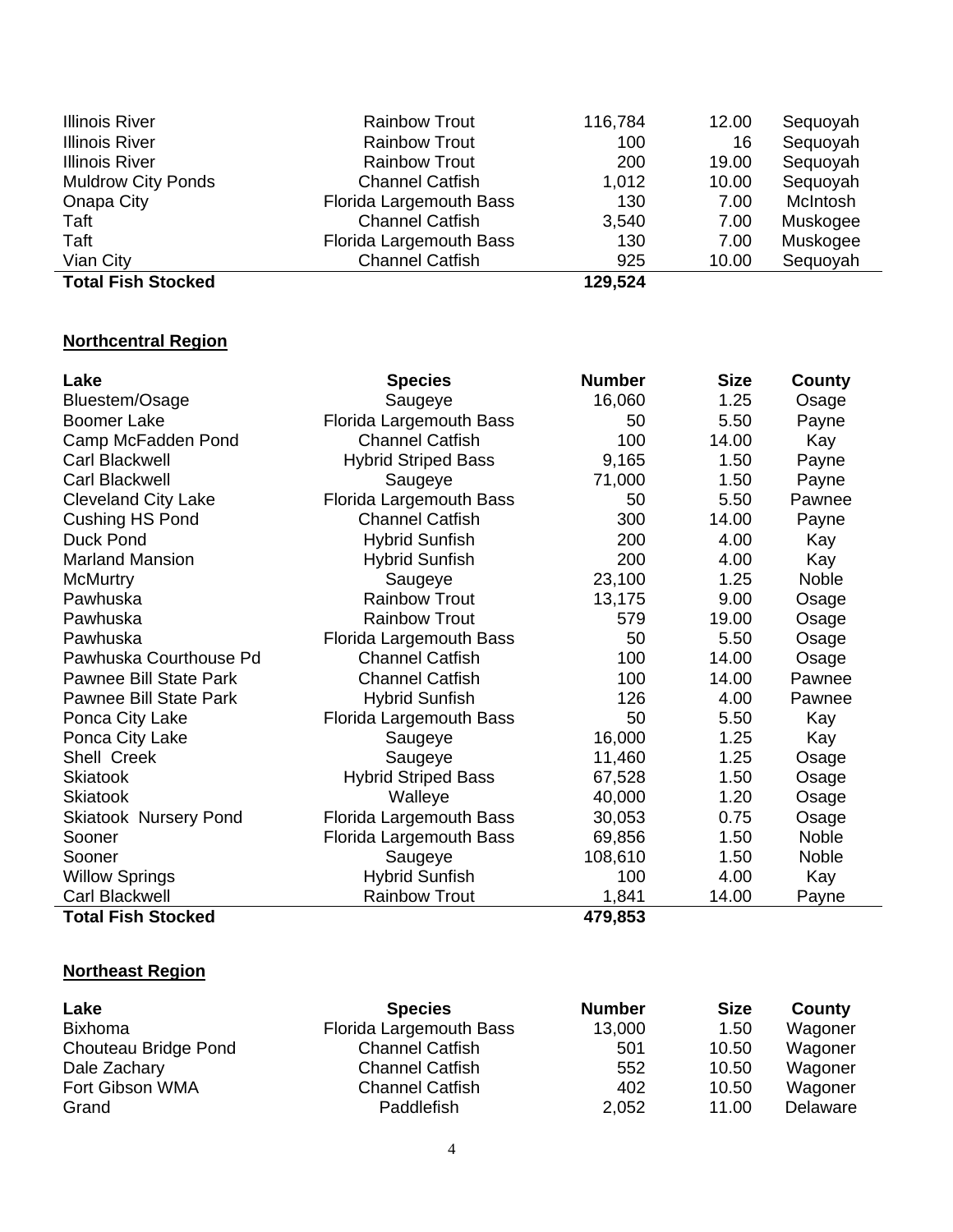| <b>Grand Lake</b>               | Paddlefish                 | 2,052  | 11.00 | Delaware |
|---------------------------------|----------------------------|--------|-------|----------|
| Hudson                          | <b>Hybrid Striped Bass</b> | 5,735  | 1.75  | Mayes    |
| Maple Park                      | <b>Channel Catfish</b>     | 132    | 10.50 | Wagoner  |
| <b>Natural Falls State Park</b> | <b>Channel Catfish</b>     | 350    | 10.00 | Delaware |
| Oologah                         | Walleye                    | 15,166 | 1.00  | Rogers   |
| Veteran's Park                  | <b>Rainbow Trout</b>       | 1,456  | 12.00 | Tulsa    |
| <b>Total Fish Stocked</b>       |                            | 41,398 |       |          |

÷.

# **Northwest Region**

| Lake                            | <b>Species</b>         | <b>Number</b> | <b>Size</b> | County             |
|---------------------------------|------------------------|---------------|-------------|--------------------|
| <b>Alva City Hatfield Park</b>  | <b>Channel Catfish</b> | 162           | 10.50       | Woods              |
| <b>American Horse</b>           | <b>Channel Catfish</b> | 4,140         | 10.00       | <b>Blaine</b>      |
| <b>Black Kettle</b>             | <b>Channel Catfish</b> | 3,162         | 10.00       | Roger Mills        |
| <b>Boiling Springs</b>          | <b>Channel Catfish</b> | 120           | 10.00       | Woodward           |
| Chambers                        | <b>Channel Catfish</b> | 400           | 10.50       | <b>Beaver</b>      |
| Chambers                        | Walleye                | 40,000        | 0.25        | <b>Beaver</b>      |
| <b>Cimarron Bluff WMA</b>       | Goldfish               | 32            | Adult       | Harper             |
| <b>Cimarron Hills WMA</b>       | Goldfish               | 31            | Adult       | Woods              |
| <b>Crosslin Park Pond</b>       | <b>Channel Catfish</b> | 400           | 10.00       | Garfield           |
| <b>Crystal Beach Lake</b>       | <b>Channel Catfish</b> | 240           | 10.00       | Woodward           |
| Elmer                           | Largemouth Bass        | 112           | 8.00        | Kingfisher         |
| <b>Enid Meadow Lake</b>         | <b>Channel Catfish</b> | 500           | 10.00       | Garfield           |
| Enid-Gov't. Springs             | <b>Channel Catfish</b> | 200           | 10.00       | Garfield           |
| Etling                          | <b>Bluegill</b>        | 70,000        | 1.00        | Cimarron           |
| Etling                          | <b>Bluegill</b>        | 200           | Adult       | Cimarron           |
| Etling                          | <b>Channel Catfish</b> | 1,000         | 3.00        | Cimarron           |
| Etling                          | <b>Channel Catfish</b> | 1,400         | 10.50       | Cimarron           |
| Etling                          | <b>Rainbow Trout</b>   | 4,600         | 9.00        | Cimarron           |
| Etling                          | <b>Rainbow Trout</b>   | 195           | 19.00       | Cimarron           |
| Etling                          | <b>Redear Sunfish</b>  | 100           | Adult       | Cimarron           |
| Foss                            | Walleye                | 2,200,000     | 0.25        | Custer             |
| Ft. Supply                      | Walleye                | 2,490,000     | 0.25        | Woodward           |
| <b>G S Plains</b>               | <b>Channel Catfish</b> | 16,425        | 3.00        | Alfalfa            |
| Gage City Lake                  | <b>Channel Catfish</b> | 300           | 10.50       | <b>Ellis</b>       |
| Guymon-Sunset                   | <b>Channel Catfish</b> | 1,650         | 10.50       | Texas              |
| <b>Sunset Lake</b>              | <b>Rainbow Trout</b>   | 2500          | Catchable   | Texas              |
| <b>Sunset Lake</b>              | <b>Channel Catfish</b> | 1500          | Catchable   | <b>Texas</b>       |
| <b>Skipout</b>                  | <b>Channel Catfish</b> | 1,881         | 10.00       | <b>Roger Mills</b> |
| <b>Spring Creek/Roger Mills</b> | <b>Channel Catfish</b> | 1,602         | 10.00       | <b>Roger Mills</b> |
| Vincent                         | <b>Channel Catfish</b> | 6,466         | 9.00        | Ellis              |
| Watonga                         | <b>Channel Catfish</b> | 300           | 10.00       | <b>Blaine</b>      |
| Watonga                         | Largemouth Bass        | 124           | 8.00        | <b>Blaine</b>      |
| Watonga                         | Largemouth Bass        | 1,650         | 1.50        | <b>Blaine</b>      |
| Watonga                         | <b>Rainbow Trout</b>   | 8,310         | 9.00        | <b>Blaine</b>      |
| Watonga                         | <b>Rainbow Trout</b>   | 439           | 19.00       | <b>Blaine</b>      |
| Woodward Ag. Exp. Lake          | <b>Channel Catfish</b> | 800           | 10.00       | Woodward           |
| Watonga                         | <b>Rainbow Trout</b>   | 100           | 14.00       | <b>Blaine</b>      |
| <b>Total Fish Stocked</b>       |                        | 4,861,041     |             |                    |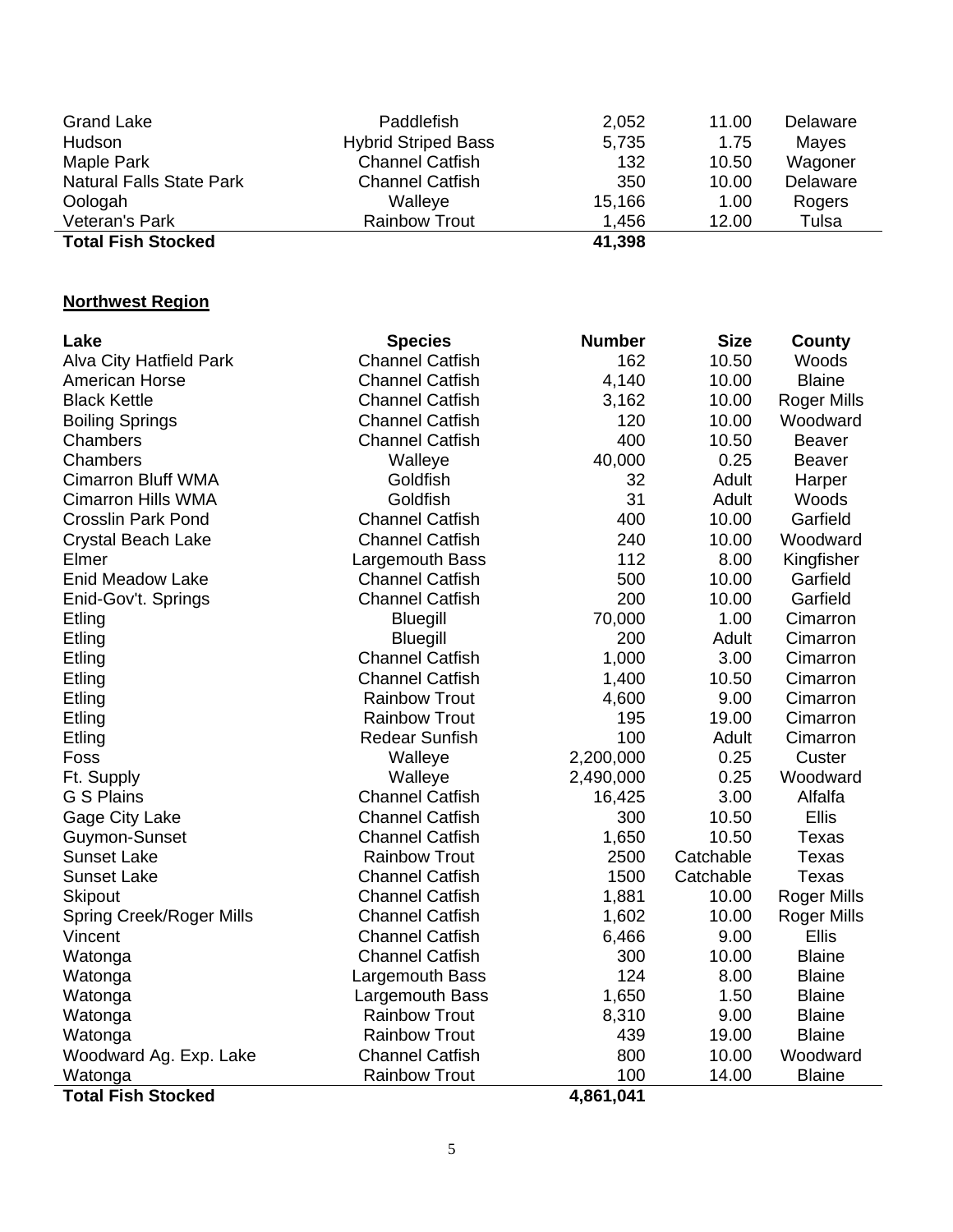#### **Oklahoma City Region**

| Lake                              | <b>Species</b>             | <b>Number</b> | <b>Size</b> | County    |
|-----------------------------------|----------------------------|---------------|-------------|-----------|
| <b>Choctaw Ten Acre</b>           | <b>Channel Catfish</b>     | 1,022         | 9.00        | Oklahoma  |
| <b>Choctaw-Choctaw Creek</b>      | <b>Channel Catfish</b>     | 254           | 9.00        | Oklahoma  |
| <b>Crystal Lake</b>               | <b>Channel Catfish</b>     | 400           | 10.00       | Oklahoma  |
| Dahlgren                          | <b>Channel Catfish</b>     | 880           | 10.00       | Cleveland |
| Del City-Eagle Lake               | <b>Channel Catfish</b>     | 1,654         | 9.00        | Oklahoma  |
| Edmond Bickham & Rudkin           | <b>Channel Catfish</b>     | 1,022         | 9.00        | Oklahoma  |
| <b>Edmond Hafer Park Pond</b>     | <b>Channel Catfish</b>     | 27            | 9.00        | Oklahoma  |
| <b>Edmond Mitch Park Pond</b>     | <b>Channel Catfish</b>     | 53            | 9.00        | Oklahoma  |
| <b>Edmond Mitch Park Pond</b>     | <b>Hybrid Sunfish</b>      | 100           | 4.00        | Oklahoma  |
| <b>Guthrie Highland Park</b>      | <b>Channel Catfish</b>     | 53            | 9.00        | Logan     |
| <b>Guthrie Highland Park</b>      | <b>Hybrid Sunfish</b>      | 100           | 4.00        | Logan     |
| <b>Guthrie Mineral Wells</b>      | <b>Channel Catfish</b>     | 334           | 9.00        | Logan     |
| <b>Guthrie Mineral Wells</b>      | <b>Hybrid Sunfish</b>      | 250           | 4.00        | Logan     |
| H B Parsons Hatchery              | Walleye                    | 600,000       | 0.25        | Oklahoma  |
| Harrah-Heritage Park              | <b>Channel Catfish</b>     | 249           | 9.00        | Oklahoma  |
| Harrah-Heritage Park              | <b>Hybrid Sunfish</b>      | 200           | 4.00        | Oklahoma  |
| <b>Hefner Lake</b>                | Walleye                    | 107,600       | 21.50       | Oklahoma  |
| Lexington WMA                     | <b>Channel Catfish</b>     | 1,265         | 10.50       | Cleveland |
| Longmire                          | Florida Largemouth Bass    | 60,000        | 0.50        | Garvin    |
| <b>Midwest City-Soldier Creek</b> | <b>Channel Catfish</b>     | 225           | 12.00       | Oklahoma  |
| Moore Little River Park-North     | <b>Hybrid Sunfish</b>      | 250           | 5.00        | Cleveland |
| Moore-Buck Thomas Pond            | <b>Channel Catfish</b>     | 201           | 9.00        | Cleveland |
| Moore-Buck Thomas Pond            | <b>Channel Catfish</b>     | 750           | 12.00       | Cleveland |
| Mustang Creek Elem.               | <b>Channel Catfish</b>     | 200           | 12.00       | Canadian  |
| Mustang Creek Elem.               | <b>Hybrid Sunfish</b>      | 50            | 5.00        | Canadian  |
| Mustang-Wildhorse Park            | <b>Channel Catfish</b>     | 1,100         | 10.00       | Canadian  |
| Mustang-Wildhorse Park            | <b>Hybrid Sunfish</b>      | 300           | 4.00        | Canadian  |
| Norman Griffin Park               | <b>Channel Catfish</b>     | 709           | 9.00        | Cleveland |
| Norman Willow Pond                | <b>Channel Catfish</b>     | 799           | 9.00        | Cleveland |
| Norman Willow Pond                | <b>Hybrid Sunfish</b>      | 200           | 4.00        | Cleveland |
| Norman Willow Pond                | <b>Rainbow Trout</b>       | 1,100         | 11.00       | Cleveland |
| Norman-Sutton Wilderness          | <b>Channel Catfish</b>     | 520           | 9.00        | Cleveland |
| <b>OKC Crystal Lake</b>           | <b>Channel Catfish</b>     | 100           | 10.00       | Oklahoma  |
| <b>OKC Crystal Lake</b>           | <b>Channel Catfish</b>     | 300           | 12.00       | Oklahoma  |
| <b>OKC Dolese Park Pond</b>       | <b>Channel Catfish</b>     | 150           | 12.00       | Oklahoma  |
| <b>OKC Dolese Park Pond</b>       | <b>Rainbow Trout</b>       | 5,102         | 12.00       | Oklahoma  |
| <b>OKC Edwards Park Pond</b>      | <b>Channel Catfish</b>     | 880           | 12.00       | Oklahoma  |
| <b>OKC Edwards Park Pond</b>      | <b>Hybrid Sunfish</b>      | 598           | 4.00        | Oklahoma  |
| <b>OKC Kitchen Lake</b>           | <b>Hybrid Sunfish</b>      | 598           | 4.00        | Cleveland |
| OKC Route 66 Park Pond A          | <b>Hybrid Sunfish</b>      | 721           | 3.50        | Cleveland |
| <b>OKC South Lake Park West</b>   | <b>Channel Catfish</b>     | 150           | 14.00       | Cleveland |
| <b>OKC South Lake Park West</b>   | <b>Hybrid Sunfish</b>      | 721           | 3.50        | Cleveland |
| Overholser                        | <b>Hybrid Striped Bass</b> | 388,230       | 1.00        | Oklahoma  |
| <b>Purcell City</b>               | Florida Largemouth Bass    | 100,000       | 0.50        | McClain   |
| Santa Fe Clinic Pond              | <b>Channel Catfish</b>     | 465           | 9.00        | Oklahoma  |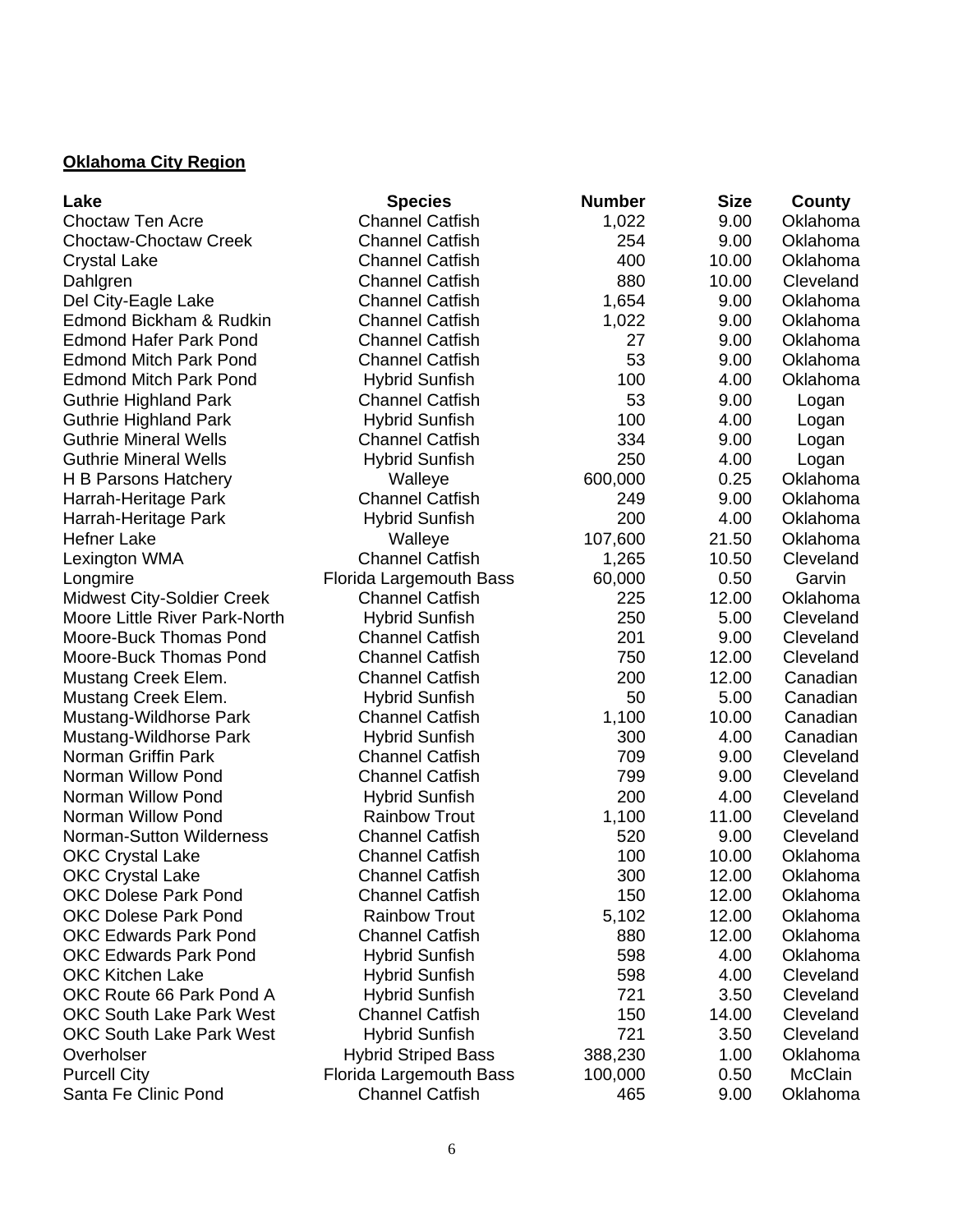| Santa Fe Clinic Pond        | <b>Channel Catfish</b>  | 600       | 12.00 | Oklahoma  |
|-----------------------------|-------------------------|-----------|-------|-----------|
| Santa Fe Clinic Pond        | <b>Hybrid Sunfish</b>   | 150       | 7.00  | Oklahoma  |
| <b>Stanley Draper</b>       | <b>Channel Catfish</b>  | 3,380     | 4.00  | Cleveland |
| <b>Stanley Draper</b>       | Florida Largemouth Bass | 82,341    | 1.50  | Cleveland |
| <b>Thunderbird Lake</b>     | Florida Largemouth Bass | 50,050    | 1.50  | Cleveland |
| <b>Tinker AFB Ponds</b>     | <b>Channel Catfish</b>  | 800       | 10.00 | Oklahoma  |
| Yukon Mulvey's Pond         | <b>Channel Catfish</b>  | 600       | 10.00 | Canadian  |
| Yukon Mulvey's Pond         | <b>Hybrid Sunfish</b>   | 300       | 4.00  | Canadian  |
| <b>Yukon Robertson Pond</b> | <b>Channel Catfish</b>  | 100       | 10.00 | Canadian  |
| <b>Yukon Robertson Pond</b> | <b>Hybrid Sunfish</b>   | 250       | 4.00  | Canadian  |
| <b>Yukon Robertson Pond</b> | <b>Rainbow Trout</b>    | 500       | 9.00  | Canadian  |
| <b>Yukon Welch Park</b>     | <b>Channel Catfish</b>  | 400       | 10.00 | Canadian  |
| <b>Yukon Welch Park</b>     | <b>Hybrid Sunfish</b>   | 300       | 4.00  | Canadian  |
| <b>Total Fish Stocked</b>   |                         | 1,419,653 |       |           |

# **Southcentral Region**

| Lake                        | <b>Species</b>          | <b>Number</b> | <b>Size</b> | County       |
|-----------------------------|-------------------------|---------------|-------------|--------------|
| Arbuckle                    | Florida Largemouth Bass | 75,043        | 1.50        | Murray       |
| <b>Ardmore City</b>         | Florida Largemouth Bass | 78,910        | 0.50        | Carter       |
| Big 5 Fishing Clinic        | <b>Channel Catfish</b>  | 200           | 12.00       | Marshall     |
| <b>Big 5 Fishing Clinic</b> | <b>Hybrid Sunfish</b>   | 500           | 6.00        | Marshall     |
| <b>Blue River</b>           | <b>Channel Catfish</b>  | 11,181        | 10.00       | Johnston     |
| <b>Blue River</b>           | Largemouth Bass         | 21,977        | 1.25        | Johnston     |
| <b>Blue River</b>           | <b>Rainbow Trout</b>    | 54,199        | 11.00       | Johnston     |
| <b>Blue River</b>           | <b>Rainbow Trout</b>    | 240           | 19.00       | Johnston     |
| Cottonwood Pond-            |                         |               |             |              |
| <b>Tishomingo NWR</b>       | <b>Channel Catfish</b>  | 100           | 16.00       | Johnston     |
| <b>Durant Lake</b>          | Florida Largemouth Bass | 30,000        | 1.50        | <b>Bryan</b> |
| <b>Healdton City Lake</b>   | Saugeye                 | 18,500        | 1.25        | Carter       |
| Jean Neustadt               | Saugeye                 | 24,000        | 1.50        | Carter       |
| <b>Madill City</b>          | <b>Channel Catfish</b>  | 920           | 9.00        | Marshall     |
| McGee Creek                 | Florida Largemouth Bass | 75,113        | 1.50        | Atoka        |
| <b>Mountain Lake</b>        | Florida Largemouth Bass | 10,000        | 1.50        | Carter       |
| Murray                      | Florida Largemouth Bass | 75,048        | 1.50        | Carter       |
| Texoma/Bryan                | Florida Largemouth Bass | 75,066        | 1.50        | <b>Bryan</b> |
| Texoma/Bryan                | Florida Largemouth Bass | 288           | 10.00       | <b>Bryan</b> |
| <b>Tishomingo NWR</b>       | <b>Channel Catfish</b>  | 100           | 16.00       | Johnston     |
| <b>Wintersmith Park</b>     | <b>Channel Catfish</b>  | 520           | 9.00        | Pontotoc     |
| <b>Total Fish Stocked</b>   |                         | 551,905       |             |              |

#### **Southeast Region**

| Lake                    | <b>Species</b>          | <b>Number</b> | <b>Size</b> | County    |
|-------------------------|-------------------------|---------------|-------------|-----------|
| Boney Ridge USFS        | <b>Channel Catfish</b>  | 300           | 9.00        | Leflore   |
| <b>Boswell State Pk</b> | <b>Channel Catfish</b>  | 600           | 9.00        | Choctaw   |
| Brock Lake              | <b>Channel Catfish</b>  | 405           | 11.00       | McCurtain |
| <b>Broken Bow</b>       | Florida Largemouth Bass | 75,011        | 1.63        | McCurtain |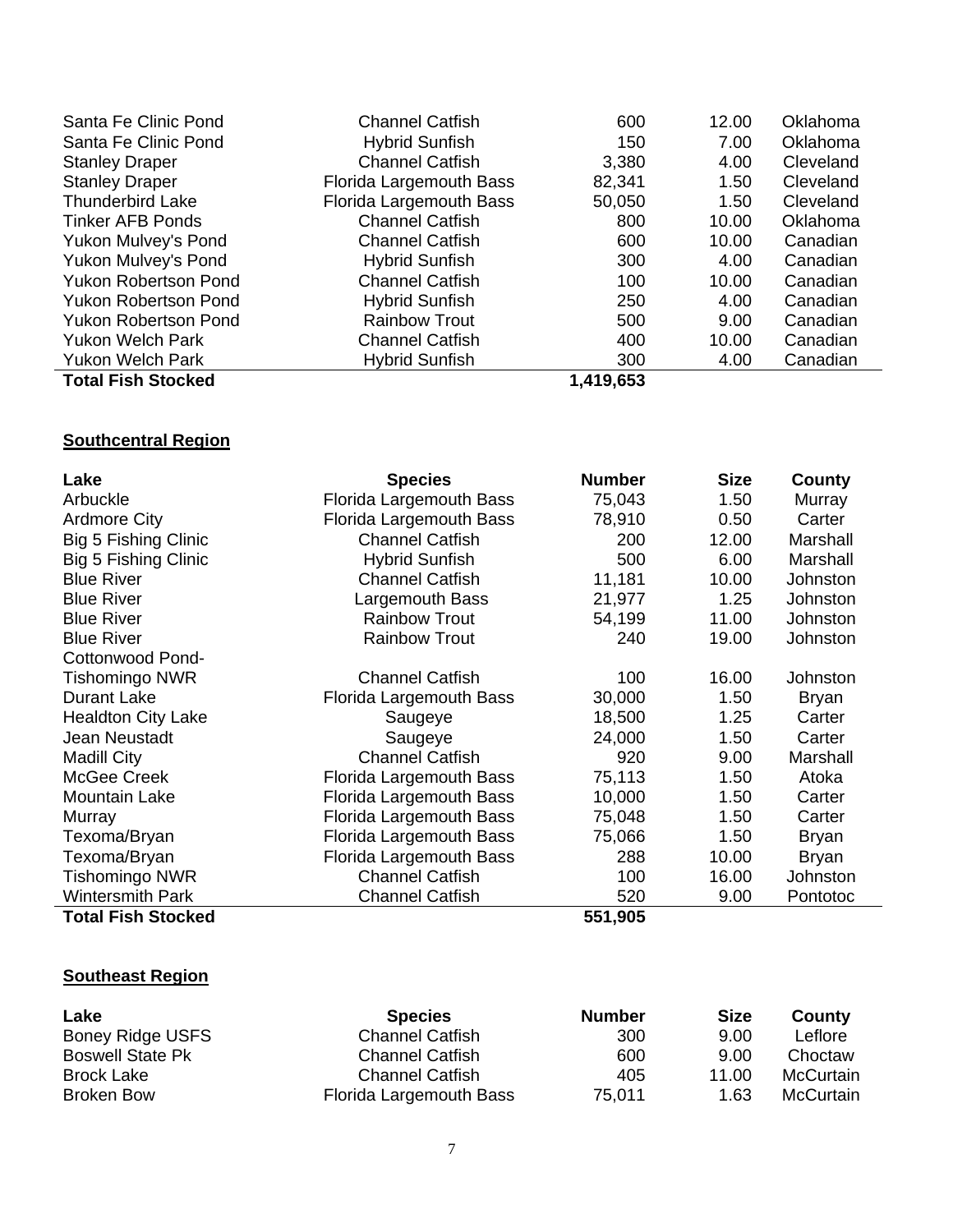| C-48 USFS                   | <b>Channel Catfish</b>         | 100     | 8.00  | <b>McCurtain</b> |
|-----------------------------|--------------------------------|---------|-------|------------------|
| <b>Carl Albert</b>          | Florida Largemouth Bass        | 100,000 | 0.50  | Leflore          |
| Carlton                     | <b>Channel Catfish</b>         | 2,085   | 9.00  | Latimer          |
| Cedar                       | <b>Channel Catfish</b>         | 3,402   | 9.00  | Leflore          |
| Cedar                       | Florida Largemouth Bass        | 9,996   | 1.50  | Leflore          |
| Church                      | Florida Largemouth Bass        | 100,950 | 0.50  | Latimer          |
| Clayton                     | <b>Channel Catfish</b>         | 3,000   | 9.00  | Pushmataha       |
| Coon Creek                  | <b>Channel Catfish</b>         | 1,362   | 11.00 | Latimer          |
| <b>Crooked Branch</b>       | <b>Channel Catfish</b>         | 682     | 9.00  | Leflore          |
| <b>Black Fork Creek</b>     | <b>Rainbow Trout</b>           | 350     | 11    | Leflore          |
| <b>Fourche Maline River</b> | <b>Rainbow Trout</b>           | 2,308   | 9.00  | Latimer          |
| <b>Fourche Maline River</b> | <b>Rainbow Trout</b>           | 112     | 19.00 | Latimer          |
| <b>Higgins Pond</b>         | <b>Channel Catfish</b>         | 100     | 10.00 | Pittsburg        |
| Hugo                        | <b>Florida Largemouth Bass</b> | 20,670  | 0.50  | Choctaw          |
| Hugo                        | <b>Hybrid Striped Bass</b>     | 5,525   | 1.75  | Choctaw          |
| Hugo Kids Pond              | <b>Channel Catfish</b>         | 100     | 10.00 | Choctaw          |
| <b>Hunter Pool</b>          | <b>Channel Catfish</b>         | 525     | 11.00 | McCurtain        |
| Kulli USFS                  | <b>Channel Catfish</b>         | 210     | 11.00 | McCurtain        |
| <b>Midway USFS</b>          | <b>Channel Catfish</b>         | 102     | 11.00 | McCurtain        |
| Mt. Fork River              | <b>Brown Trout</b>             | 7000    | eggs  | <b>McCurtain</b> |
| Mt. Fork River              | <b>Rainbow Trout</b>           | 37,096  | 9.00  | <b>McCurtain</b> |
| Mt. Fork River              | <b>Rainbow Trout</b>           | 24,783  | 11.00 | <b>McCurtain</b> |
| Mt. Fork River              | <b>Rainbow Trout</b>           | 2,620   | 19.00 | McCurtain        |
| Nanih Waiya                 | <b>Channel Catfish</b>         | 6,960   | 9.00  | Pushmataha       |
| Nanih Waiya                 | Florida Largemouth Bass        | 9,996   | 1.50  | Pushmataha       |
| Ozzie Cobb                  | <b>Channel Catfish</b>         | 5,240   | 9.00  | Pushmataha       |
| Ozzie Cobb                  | Florida Largemouth Bass        | 10,125  | 1.50  | Pushmataha       |
| <b>Pine Creek</b>           | <b>Florida Largemouth Bass</b> | 50,033  | 1.50  | <b>McCurtain</b> |
| Pushmataha WMA              | <b>Channel Catfish</b>         | 100     | 10.00 | Pushmataha       |
| <b>Raymond Gary</b>         | <b>Channel Catfish</b>         | 15,780  | 9.00  | Choctaw          |
| <b>Raymond Gary</b>         | Florida Largemouth Bass        | 30,000  | 1.50  | Choctaw          |
| Sardis                      | <b>Florida Largemouth Bass</b> | 75,263  | 1.50  | Pushmataha       |
| Schooler                    | <b>Channel Catfish</b>         | 1,404   | 9.00  | Choctaw          |
| Schooler                    | <b>Florida Largemouth Bass</b> | 100,360 | 0.50  | Choctaw          |
| Shale Pit Pond              | <b>Channel Catfish</b>         | 100     | 9.00  | Leflore          |
| <b>State Vet Pond</b>       | <b>Channel Catfish</b>         | 100     | 10.00 | Leflore          |
| Talawanda #1                | Florida Largemouth Bass        | 100,050 | 0.75  | Pittsburg        |
| <b>Teal Lake USFS</b>       | <b>Channel Catfish</b>         | 681     | 11.00 | McCurtain        |
| Wayne Wallace               | <b>Channel Catfish</b>         | 3,882   | 11.00 | Latimer          |
| <b>Total Fish Stocked</b>   |                                | 797,842 |       |                  |

# **Southwest Region**

l,

| Lake              | <b>Species</b>         | <b>Number</b> | <b>Size</b> | County  |
|-------------------|------------------------|---------------|-------------|---------|
| Adams             | <b>Channel Catfish</b> | 320           | 10.00       | Washita |
| Altus City        | <b>Channel Catfish</b> | 2,338         | 10.50       | Jackson |
| <b>Altus City</b> | Saugeye                | 1,360         | 2.00        | Jackson |
| Altus Lugert      | <b>Channel Catfish</b> | 19,250        | 7.00        | Jackson |
| <b>Burtschi</b>   | <b>Channel Catfish</b> | 912           | 10.00       | Grady   |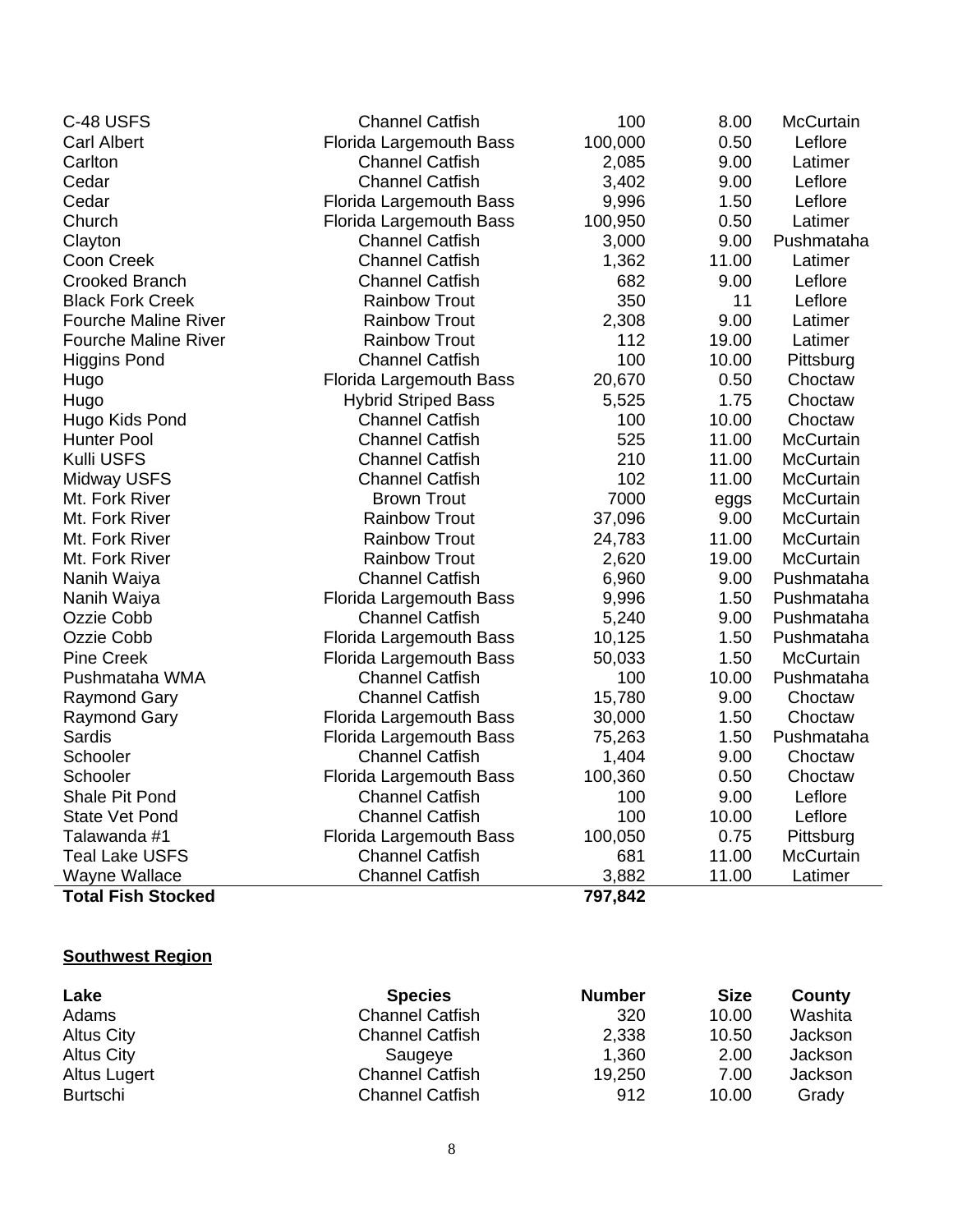| <b>Burtschi</b>                   | Saugeye                        | 3,600   | 1.50            | Grady           |
|-----------------------------------|--------------------------------|---------|-----------------|-----------------|
| <b>Clear Creek</b>                | <b>Florida Largemouth Bass</b> | 40      | <b>Brooders</b> | <b>Stephens</b> |
| <b>Clinton City</b>               | Saugeye                        | 3,360   | 1.50            | Washita         |
| <b>Comanche City</b>              | <b>Florida Largemouth Bass</b> | 10,008  | 1.50            | <b>Stephens</b> |
| Cyril Park Pond                   | <b>Channel Catfish</b>         | 240     | 10.00           | Caddo           |
| Duncan Lake                       | Saugeye                        | 5,000   | 1.25            | <b>Stephens</b> |
| <b>Elk City</b>                   | Saugeye                        | 3,400   | 1.50            | <b>Beckham</b>  |
| Ellsworth                         | Saugeye                        | 56,000  | 1.25            | Comanche        |
| <b>Elmer Thomas WMWR</b>          | <b>Channel Catfish</b>         | 6,045   | 10.00           | Comanche        |
| <b>Fletcher Pond</b>              | <b>Channel Catfish</b>         | 240     | 10.00           | Comanche        |
| Ft. Cobb                          | <b>Channel Catfish</b>         | 4,675   | 7.00            | Caddo           |
| Ft. Cobb                          | <b>Hybrid Striped Bass</b>     | 33,512  | 1.60            | Caddo           |
| Ft. Cobb                          | Saugeye                        | 82,000  | 2.00            | Caddo           |
| Ft. Sill or Ponds                 | <b>Channel Catfish</b>         | 20,040  | 6.00            | Comanche        |
| Ft. Sill or Ponds                 | <b>Channel Catfish</b>         | 8,169   | 10.00           | Comanche        |
| Ft. Sill or Ponds                 | <b>Channel Catfish</b>         | 2,000   | 13.00           | Comanche        |
| Fuqua                             | <b>Florida Largemouth Bass</b> | 50,000  | 0.75            | <b>Stephens</b> |
| Geronimo Kids                     | <b>Channel Catfish</b>         | 100     | 12.00           | Comanche        |
| Hall                              | <b>Channel Catfish</b>         | 180     | 10.00           | Harmon          |
| Helen                             | <b>Channel Catfish</b>         | 400     | 10.00           | Comanche        |
| Humphreys                         | <b>Florida Largemouth Bass</b> | 40      | <b>Brooders</b> | <b>Stephens</b> |
| Hunter Park/Kiowa                 | <b>Channel Catfish</b>         | 500     | 10.50           | Kiowa           |
| Jap Beaver                        | <b>Channel Catfish</b>         | 1,100   | 9.00            | Jefferson       |
| Jap Beaver                        | <b>Channel Catfish</b>         | 300     | 10.50           | Jefferson       |
| Lawtonka                          | <b>Channel Catfish</b>         | 9,570   | 7.00            | Comanche        |
| Lawtonka                          | Florida Largemouth Bass        | 60,805  | 1.50            | Comanche        |
| Lawtonka                          | Saugeye                        | 28,418  | 2.00            | Comanche        |
| Liberty                           | <b>Channel Catfish</b>         | 380     | 13.00           | Comanche        |
| Liberty                           | <b>Channel Catfish</b>         | 220     | 13.00           | Comanche        |
| <b>Medicine Creek</b>             | <b>Channel Catfish</b>         | 670     | 13.00           | Comanche        |
| <b>Medicine Creek</b>             | <b>Channel Catfish</b>         | 1,455   | 13.00           | Comanche        |
| <b>Medicine Creek</b>             | <b>Rainbow Trout</b>           | 1,014   | Catchable       | Comanche        |
| <b>Miner Twins</b>                | <b>Channel Catfish</b>         | 300     | 10.00           | Comanche        |
| Park Lane                         | <b>Channel Catfish</b>         | 100     | 12.00           | Comanche        |
| <b>Quartz Mountain State Park</b> | <b>Channel Catfish</b>         | 1,000   | 13.00           | Greer           |
| <b>Red Rock Pond</b>              | <b>Channel Catfish</b>         | 100     | 10.00           | Caddo           |
| <b>Rocky Lake</b>                 | <b>Channel Catfish</b>         | 3,003   | 9.00            | Washita         |
| Rocky Lake                        | Largemouth Bass                | 4,080   | 1.25            | Washita         |
| Rocky Lake                        | Saugeye                        | 4,900   | 1.50            | Washita         |
| <b>Sultan Park</b>                | <b>Channel Catfish</b>         | 400     | 9.00            | Cotton          |
| Taylor                            | Saugeye                        | 3,740   | 2.00            | Grady           |
| <b>Temple City</b>                | <b>Channel Catfish</b>         | 650     | 9.00            | Cotton          |
| <b>Tom Steed</b>                  | <b>Channel Catfish</b>         | 7,590   | 7.00            | Kiowa           |
| <b>Tom Steed</b>                  | Saugeye                        | 64,150  | 2.00            | Kiowa           |
| V A Pond                          | <b>Channel Catfish</b>         | 100     | 10.00           | Comanche        |
| Waurika                           | <b>Hybrid Striped Bass</b>     | 105,930 | 1.50            | Jefferson       |
| Waurika                           | Saugeye                        | 121,258 | 1.25            | Jefferson       |
| <b>Wichita Mountains NWR</b>      | <b>Channel Catfish</b>         | 7,915   | 5.50            | Comanche        |
| <b>Total Fish Stocked</b>         |                                | 742,877 |                 |                 |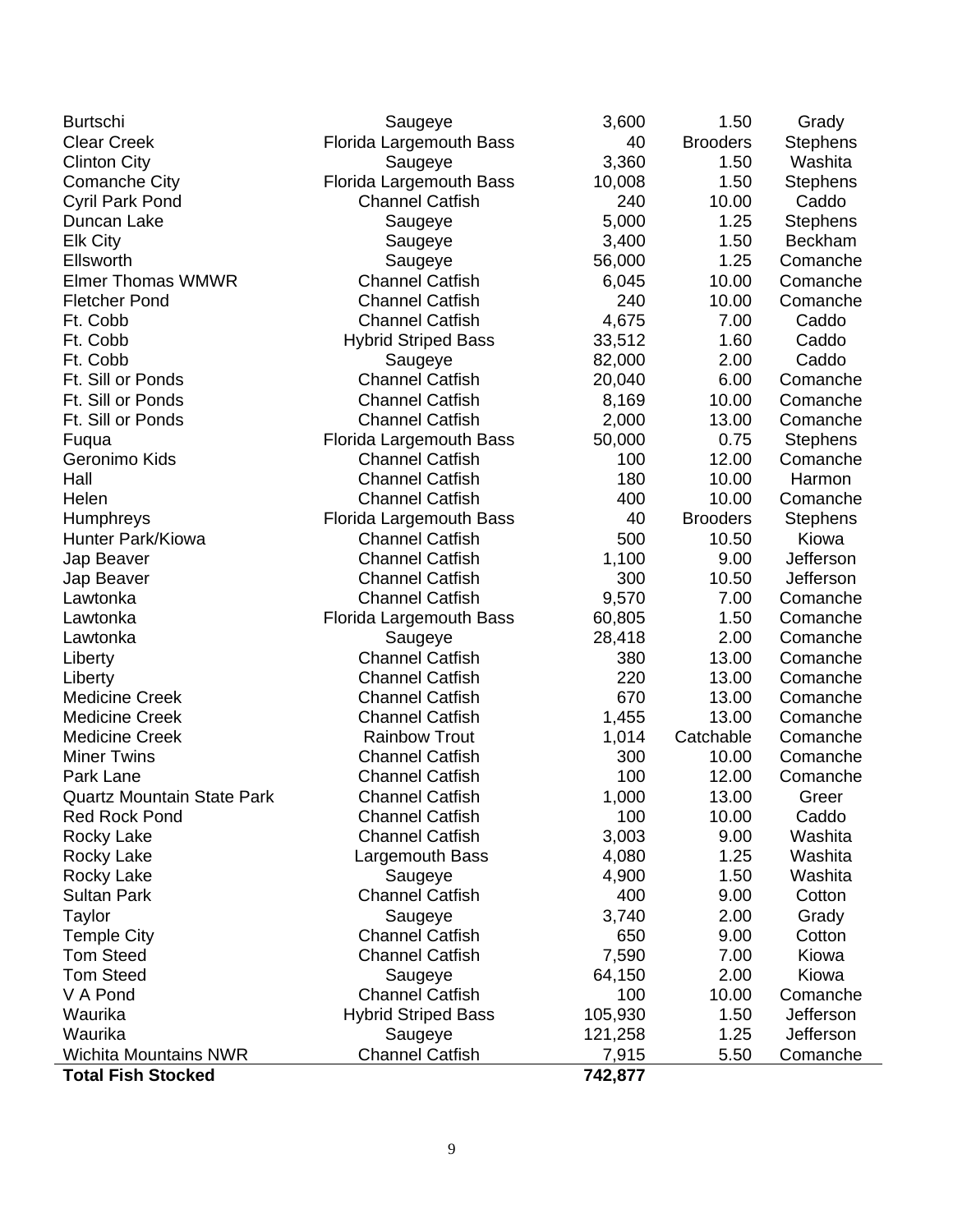# **Public Stockings By Species**

# **Bluegill**

| Region     | County   | Lake                      | <b>Number</b> | <b>Size</b> |
|------------|----------|---------------------------|---------------|-------------|
| <b>NWR</b> | Cimarron | Etling                    | 70,000        | 1.00        |
| <b>NWR</b> | Cimarron | Etling                    | 200           | Adult       |
|            |          | <b>Total Fish Stocked</b> | 70,200        |             |

#### **Brown Trout**

| <b>Region</b> | County    | Lake                      | <b>Number</b> | <b>Size</b> |
|---------------|-----------|---------------------------|---------------|-------------|
| <b>ECR</b>    | Sequoyah  | <b>Illinois River</b>     | 3.173         | 7.00        |
| <b>ECR</b>    | Sequoyah  | <b>Illinois River</b>     | 2,405         | 11.00       |
| <b>SER</b>    | McCurtain | Mt. Fork River            | 7.000         | eggs        |
|               |           | <b>Total Fish Stocked</b> | 12,578        |             |

# **Channel Catfish**

| <b>Region</b> | County           | Lake                           | <b>Number</b> | <b>Size</b> |
|---------------|------------------|--------------------------------|---------------|-------------|
| <b>ECR</b>    | Adair            | <b>Adair State Park</b>        | 725           | 10.00       |
| <b>SWR</b>    | Washita          | Adams                          | 320           | 10.00       |
| <b>SWR</b>    | Jackson          | <b>Altus City</b>              | 2,338         | 10.50       |
| <b>SWR</b>    | Jackson          | <b>Altus Lugert</b>            | 19,250        | 7.00        |
| <b>NWR</b>    | Woods            | <b>Alva City Hatfield Park</b> | 162           | 10.50       |
| <b>NWR</b>    | <b>Blaine</b>    | <b>American Horse</b>          | 4,140         | 10.00       |
| <b>CR</b>     | Okmulgee         | <b>Beggs City</b>              | 4,560         | 7.00        |
| <b>SCR</b>    | Marshall         | <b>Big 5 Fishing Clinic</b>    | 200           | 12.00       |
| <b>NWR</b>    | Roger Mills      | <b>Black Kettle</b>            | 3,162         | 10.00       |
| <b>SCR</b>    | Johnston         | <b>Blue River</b>              | 11,181        | 10.00       |
| <b>NWR</b>    | Woodward         | <b>Boiling Springs</b>         | 120           | 10.00       |
| <b>SER</b>    | Leflore          | <b>Boney Ridge USFS</b>        | 300           | 9.00        |
| <b>SER</b>    | Choctaw          | <b>Boswell State Pk</b>        | 600           | 9.00        |
| <b>SER</b>    | McCurtain        | <b>Brock Lake</b>              | 405           | 11.00       |
| <b>SWR</b>    | Grady            | <b>Burtschi</b>                | 912           | 10.00       |
| <b>SER</b>    | <b>McCurtain</b> | C-48 USFS                      | 102           | 11.00       |
| <b>NCR</b>    | Kay              | Camp McFadden Pond             | 100           | 14.00       |
| <b>SER</b>    | Latimer          | Carlton                        | 2,085         | 9.00        |
| <b>SER</b>    | Leflore          | Cedar                          | 3,402         | 9.00        |
| <b>NWR</b>    | Beaver           | Chambers                       | 400           | 10.50       |
| <b>OKC</b>    | Oklahoma         | <b>Choctaw Ten Acre</b>        | 1,022         | 9.00        |
| <b>OKC</b>    | Oklahoma         | <b>Choctaw-Choctaw Creek</b>   | 254           | 9.00        |
| <b>NER</b>    | Wagoner          | Chouteau Bridge Pond           | 501           | 10.50       |
| <b>SER</b>    | Pushmataha       | Clayton                        | 3,000         | 9.00        |
| <b>CR</b>     | Okfuskee         | <b>Clearview City</b>          | 780           | 10.00       |
| <b>SER</b>    | Latimer          | <b>Coon Creek</b>              | 1,362         | 11.00       |
| <b>SCR</b>    | Johnston         | Cottonwood Pond-Tish. NWR      | 100           | 16.00       |
| <b>SER</b>    | Leflore          | <b>Crooked Branch</b>          | 682           | 9.00        |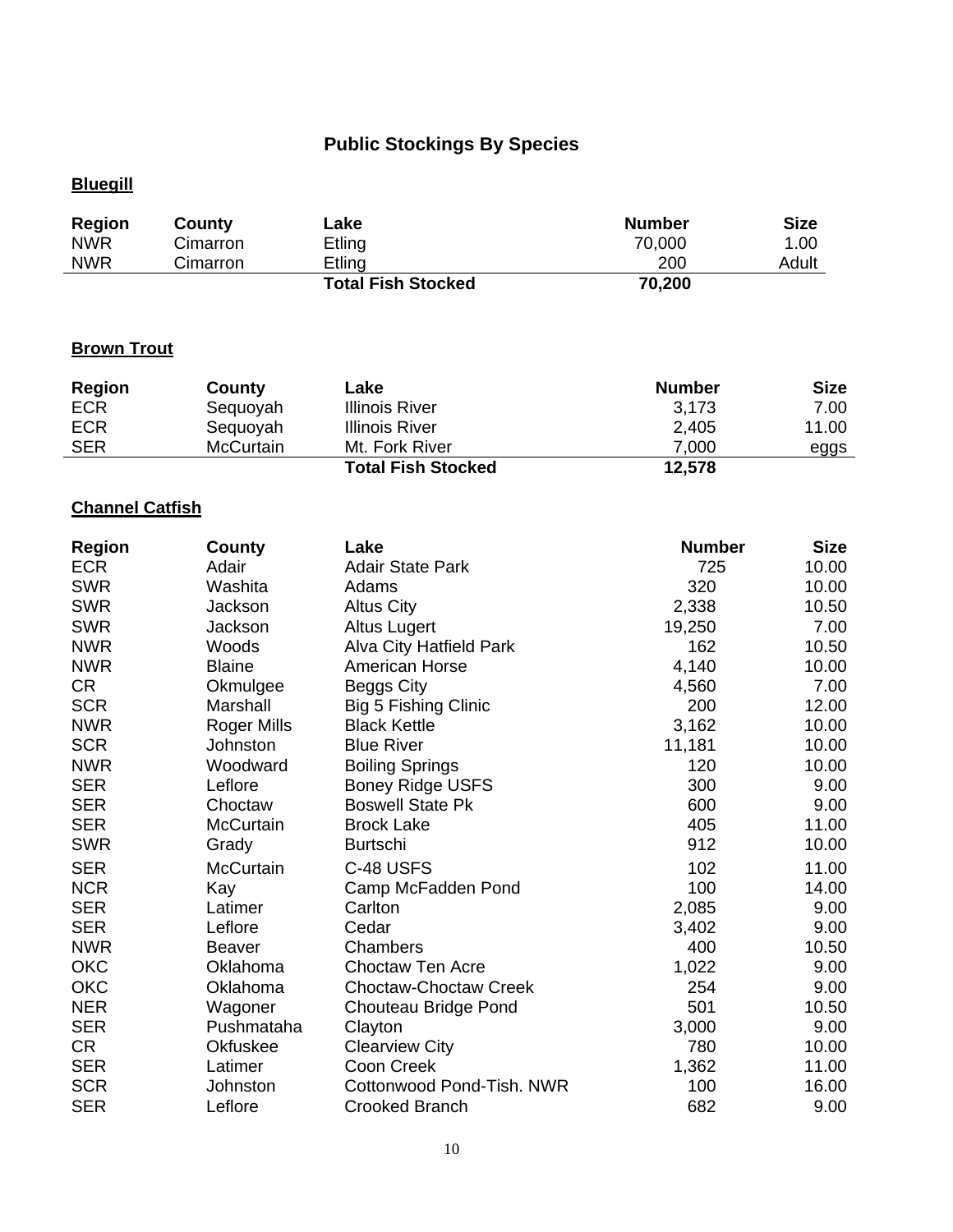| <b>NWR</b> | Garfield         | <b>Crosslin Park Pond</b>     | 400    | 10.00     |
|------------|------------------|-------------------------------|--------|-----------|
| <b>NWR</b> | Woodward         | <b>Crystal Beach Lake</b>     | 240    | 10.00     |
| <b>OKC</b> | Oklahoma         | <b>Crystal Lake</b>           | 400    | 10.00     |
| <b>NCR</b> | Payne            | <b>Cushing HS Pond</b>        | 300    | 14.00     |
| <b>SWR</b> | Caddo            | <b>Cyril Park Pond</b>        | 240    | 10.00     |
| <b>OKC</b> | Cleveland        | Dahlgren                      | 880    | 10.00     |
| <b>NER</b> | Wagoner          | Dale Zachary                  | 552    | 10.50     |
| <b>CR</b>  | Lincoln          | Davenport                     | 900    | 10.00     |
| <b>OKC</b> | Oklahoma         | Del City-Eagle Lake           | 1,654  | 9.00      |
| <b>OKC</b> | Oklahoma         | Edmond Bickham & Rudkin       | 1,022  | 9.00      |
| <b>OKC</b> | Oklahoma         | <b>Edmond Hafer Park Pond</b> | 27     | 9.00      |
| <b>OKC</b> | Oklahoma         | <b>Edmond Mitch Park Pond</b> | 53     | 9.00      |
| <b>SWR</b> | Comanche         | <b>Elmer Thomas WMWR</b>      | 6,045  | 10.00     |
| <b>NWR</b> | Garfield         | <b>Enid Meadow Lake</b>       | 500    | 10.00     |
| <b>NWR</b> | Garfield         | Enid-Gov't. Springs           | 200    | 10.00     |
| <b>NWR</b> | Cimarron         | Etling                        | 1,000  | 3.00      |
| <b>NWR</b> | Cimarron         | Etling                        | 1,400  | 10.50     |
| <b>SWR</b> | Comanche         | <b>Fletcher Pond</b>          | 240    | 10.00     |
| <b>NER</b> | Wagoner          | Fort Gibson WMA               | 402    | 10.50     |
| <b>SWR</b> | Caddo            | Ft. Cobb                      | 4,675  | 7.00      |
| <b>SWR</b> | Comanche         | Ft. Sill or Ponds             | 20,040 | 6.00      |
| <b>SWR</b> | Comanche         | Ft. Sill or Ponds             | 8,169  | 10.00     |
| <b>SWR</b> | Comanche         | Ft. Sill or Ponds             | 2,000  | 13.00     |
| <b>NWR</b> | Alfalfa          | G S Plains                    | 16,425 | 3.00      |
| <b>NWR</b> | <b>Ellis</b>     |                               |        | 10.50     |
|            |                  | Gage City Lake                | 300    |           |
| <b>SWR</b> | Comanche         | Geronimo Kids                 | 100    | 12.00     |
| <b>OKC</b> | Logan            | <b>Guthrie Highland Park</b>  | 53     | 9.00      |
| <b>OKC</b> | Logan            | <b>Guthrie Mineral Wells</b>  | 334    | 9.00      |
| <b>NWR</b> | Texas            | Guymon-Sunset                 | 1,650  | 10.50     |
| <b>NWR</b> | Texas            | <b>Sunset Lake</b>            | 1,500  | catchable |
| <b>SWR</b> | Harmon           | Hall                          | 180    | 10.00     |
| <b>OKC</b> | Oklahoma         | Harrah-Heritage Park          | 249    | 9.00      |
| <b>SWR</b> | Comanche         | Helen                         | 400    | 10.00     |
| <b>SER</b> | Pittsburg        | <b>Higgins Pond</b>           | 100    | 10.00     |
| <b>ECR</b> | Muskogee         | Honor Heights Park            | 400    | 13.00     |
| <b>SER</b> | Choctaw          | Hugo Kids Pond                | 100    | 10.00     |
| <b>SWR</b> | Kiowa            | Hunter Park/Kiowa             | 500    | 10.50     |
| <b>SER</b> | <b>McCurtain</b> | <b>Hunter Pool</b>            | 525    | 11.00     |
| <b>SWR</b> | Jefferson        | Jap Beaver                    | 1,100  | 9.00      |
| <b>SWR</b> | Jefferson        | Jap Beaver                    | 300    | 10.50     |
| <b>CR</b>  | Okmulgee         | Jim Hall Henryetta            | 14,102 | 7.00      |
| <b>SER</b> | <b>McCurtain</b> | Kulli USFS                    | 210    | 11.00     |
| <b>SWR</b> | Comanche         | Lawtonka                      | 9,570  | 7.00      |
| <b>OKC</b> | Cleveland        | Lexington WMA                 | 1,265  | 10.50     |
| <b>SWR</b> | Comanche         | Liberty                       | 380    | 13.00     |
| <b>SWR</b> | Comanche         | Liberty                       | 220    | 13.00     |
| <b>SCR</b> | Marshall         | <b>Madill City</b>            | 920    | 9.00      |
| <b>NER</b> | Wagoner          | Maple Park                    | 132    | 10.50     |
| <b>SWR</b> | Comanche         | <b>Medicine Creek</b>         | 670    | 13.00     |
| <b>SWR</b> | Comanche         | <b>Medicine Creek</b>         | 1,455  | 13.00     |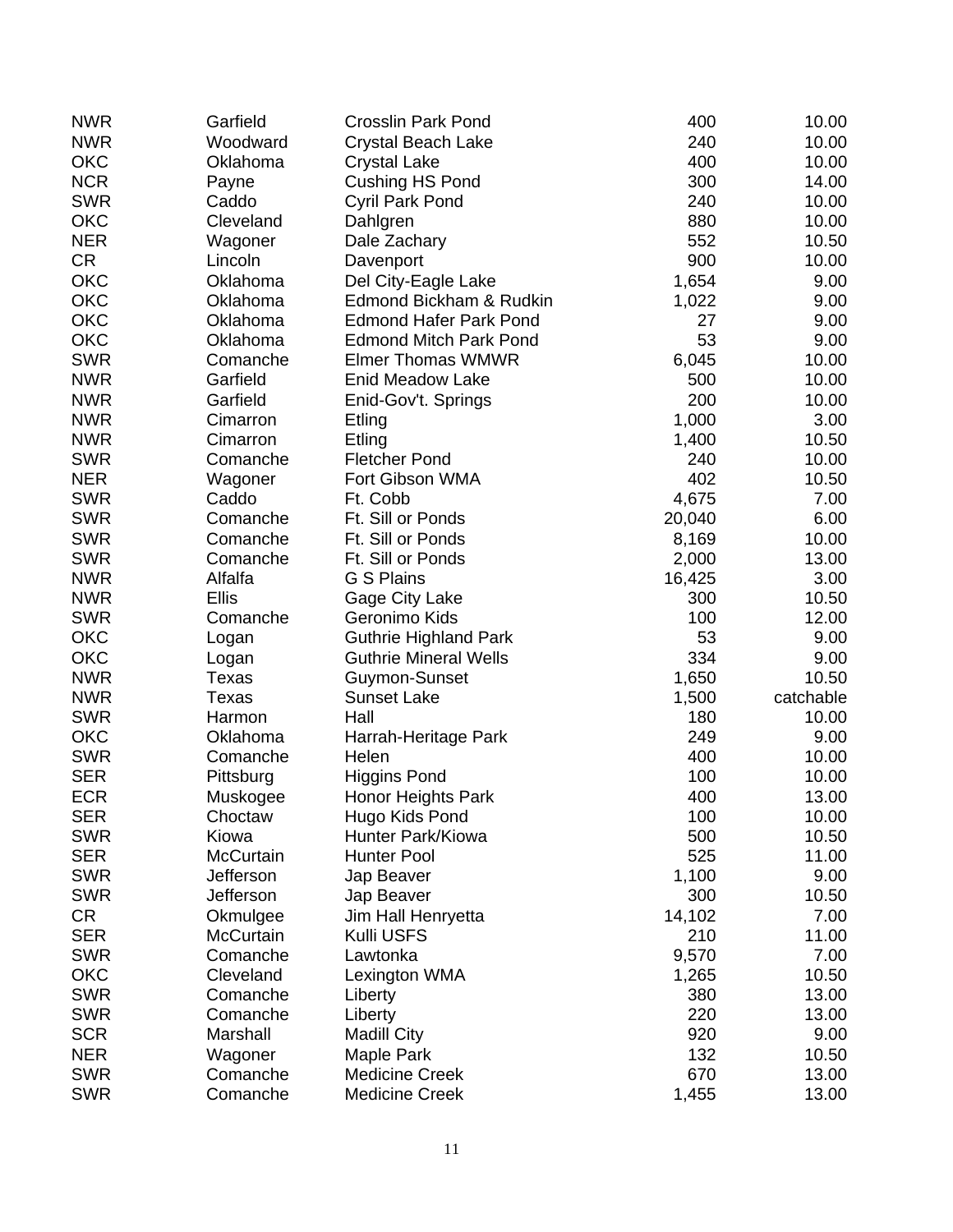| <b>CR</b>      | Lincoln            | <b>Meeker City</b>                 | 10,080 | 6.75  |
|----------------|--------------------|------------------------------------|--------|-------|
| <b>SER</b>     | <b>McCurtain</b>   | <b>Midway USFS</b>                 | 102    | 11.00 |
| <b>OKC</b>     | Oklahoma           | <b>Midwest City-Soldier Creek</b>  | 225    | 12.00 |
| <b>SWR</b>     | Comanche           | <b>Miner Twins</b>                 | 300    | 10.00 |
| <b>OKC</b>     | Cleveland          | Moore-Buck Thomas Pond             | 201    | 9.00  |
| <b>OKC</b>     | Cleveland          | Moore-Buck Thomas Pond             | 750    | 12.00 |
| <b>ECR</b>     | Sequoyah           | <b>Muldrow City Ponds</b>          | 1,012  | 10.00 |
| <b>OKC</b>     | Canadian           | <b>Mustang Creek Outdoor Class</b> | 200    | 12.00 |
| <b>OKC</b>     | Canadian           | Mustang-Wildhorse Park             | 1,100  | 10.00 |
| <b>SER</b>     | Pushmataha         | Nanih Waiya                        | 6,960  | 9.00  |
| <b>NER</b>     | Delaware           | <b>Natural Falls State Park</b>    | 350    | 10.00 |
| <b>CR</b>      | Okmulgee           | <b>Nichols Park</b>                | 1,710  | 6.75  |
| <b>OKC</b>     | Cleveland          | Norman Griffin Park                | 709    | 9.00  |
| <b>OKC</b>     | Cleveland          | Norman Willow Pond                 | 799    | 9.00  |
| <b>OKC</b>     | Cleveland          | <b>Norman-Sutton Wilderness</b>    | 520    | 9.00  |
| OKC            | Oklahoma           | <b>OKC Crystal Lake</b>            | 100    | 10.00 |
| <b>OKC</b>     | Oklahoma           | <b>OKC Crystal Lake</b>            | 300    | 12.00 |
| <b>OKC</b>     | Oklahoma           | <b>OKC Dolese Park Pond</b>        | 150    | 12.00 |
| <b>OKC</b>     |                    | <b>OKC Edwards Park Pond</b>       | 880    | 12.00 |
| <b>OKC</b>     | Oklahoma           | <b>OKC South Lake Park West</b>    |        |       |
|                | Cleveland          |                                    | 150    | 14.00 |
| <b>CR</b>      | Okmulgee           | Okmulgee Kiddie #1                 | 800    | 10.00 |
| <b>CR</b>      | Okmulgee           | Okmulgee Kiddie #2                 | 800    | 11.00 |
| <b>SER</b>     | Pushmataha         | Ozzie Cobb                         | 5,240  | 9.00  |
| <b>SWR</b>     | Comanche           | Park Lane                          | 100    | 12.00 |
| <b>NCR</b>     | Osage              | Pawhuska Courthouse Pond           | 100    | 14.00 |
| <b>NCR</b>     | Pawnee             | <b>Pawnee Bill State Park</b>      | 100    | 14.00 |
| <b>SER</b>     | Pushmataha         | Pushmataha WMA                     | 100    | 10.00 |
| <b>SWR</b>     | Greer              | <b>Quartz Mountain State Park</b>  | 1,000  | 13.00 |
| <b>SER</b>     | Choctaw            | Raymond Gary                       | 15,780 | 9.00  |
| <b>SWR</b>     | Caddo              | <b>Red Rock Pond</b>               | 100    | 10.00 |
| <b>SWR</b>     | Washita            | Rocky Lake                         | 3,003  | 9.00  |
| <b>OKC</b>     | Oklahoma           | Santa Fe Clinic Pond               | 465    | 9.00  |
| <b>OKC</b>     | Oklahoma           | Santa Fe Clinic Pond               | 600    | 12.00 |
| <b>SER</b>     | Choctaw            | Schooler                           | 1,404  | 9.00  |
| <b>CR-East</b> | Seminole           | <b>Seminole Nation</b>             | 126    | 10.00 |
| CR             | Seminole           | <b>Seminole Nation</b>             | 126    | 11.00 |
| <b>SER</b>     | Leflore            | Shale Pit Pond                     | 100    | 9.00  |
| <b>CR</b>      | Pottawatomie       | Shawnee #1                         | 13,360 | 7.00  |
| <b>CR</b>      | Pottawatomie       | Shawnee #2                         | 11,070 | 6.75  |
| <b>CR</b>      | Pottawatomie       | <b>Shawnee Clinic Pond</b>         | 200    | 12.00 |
| <b>NWR</b>     | Roger Mills        | <b>Skipout</b>                     | 1,881  | 10.00 |
| <b>CR</b>      | Seminole           | Sportsman                          | 14,199 | 7.00  |
| <b>NWR</b>     | <b>Roger Mills</b> | <b>Spring Creek/Roger Mills</b>    | 1,602  | 10.00 |
| <b>OKC</b>     | Cleveland          | <b>Stanley Draper</b>              | 3,380  | 4.00  |
| <b>SER</b>     | Leflore            | <b>State Vet Pond</b>              | 100    | 10.00 |
| <b>SWR</b>     | Cotton             | <b>Sultan Park</b>                 | 400    | 9.00  |
| <b>ECR</b>     | Muskogee           | Taft                               | 3,540  | 7.00  |
| <b>SER</b>     | McCurtain          | <b>Teal Lake USFS</b>              | 681    | 11.00 |
| <b>CR</b>      | Pottawatomie       | <b>Tecumseh City</b>               | 1,788  | 10.00 |
| <b>SWR</b>     | Cotton             | <b>Temple City</b>                 | 650    | 9.00  |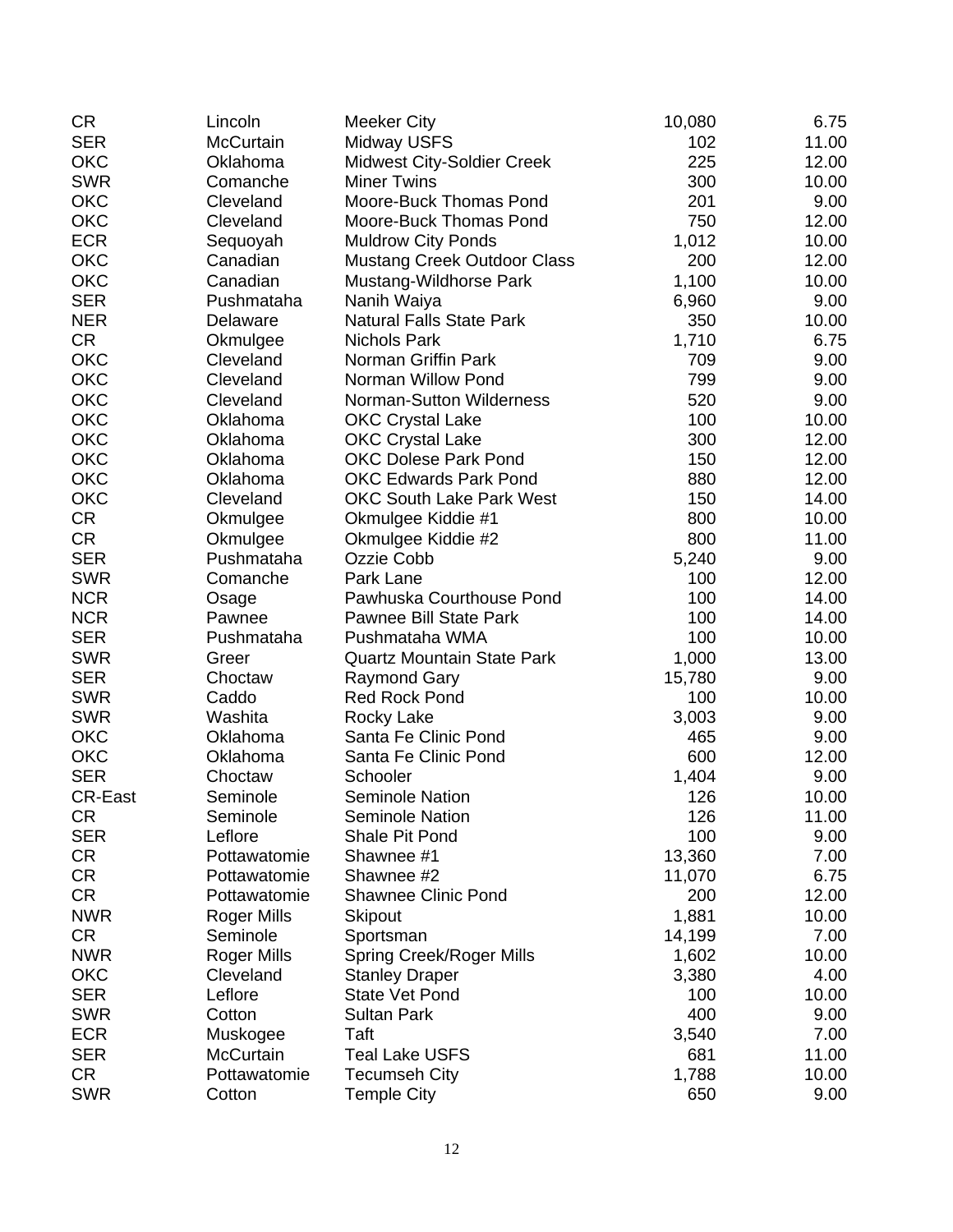| Canadian      | <b>Yukon Welch Park</b>      | 400   | 10.00 |
|---------------|------------------------------|-------|-------|
|               |                              |       |       |
| Canadian      | <b>Yukon Robertson Pond</b>  | 100   | 10.00 |
| Canadian      | Yukon Mulvey's Pond          | 600   | 10.00 |
| Woodward      | Woodward Ag. Exp. Lake       | 800   | 10.00 |
| Pontotoc      | <b>Wintersmith Park</b>      | 520   | 9.00  |
| Comanche      | <b>Wichita Mountains NWR</b> | 7,915 | 5.50  |
| <b>Hughes</b> | Wetumka                      | 6,780 | 7.00  |
| Latimer       | Wayne Wallace                | 3,882 | 11.00 |
| <b>Blaine</b> | Watonga                      | 300   | 10.00 |
| <b>Ellis</b>  | Vincent                      | 6,466 | 9.00  |
| Sequoyah      | Vian City                    | 925   | 10.00 |
| Comanche      | V A Pond                     | 100   | 10.00 |
| Kiowa         | <b>Tom Steed</b>             | 7,590 | 7.00  |
| Johnston      | <b>Tishomingo NWR</b>        | 100   | 16.00 |
| Oklahoma      | <b>Tinker AFB Ponds</b>      | 800   | 10.00 |
|               |                              |       |       |

## **Florida Largemouth Bass**

| <b>Region</b> | County           | Lake                       | <b>Number</b> | <b>Size</b>     |
|---------------|------------------|----------------------------|---------------|-----------------|
| <b>SCR</b>    | Murray           | Arbuckle                   | 75,043        | 1.50            |
| <b>SCR</b>    | Carter           | <b>Ardmore City</b>        | 78,910        | 0.50            |
| <b>CR</b>     | Okmulgee         | <b>Beggs City</b>          | 62,500        | 0.50            |
| <b>NER</b>    | Wagoner          | <b>Bixhoma</b>             | 13,000        | 1.50            |
| <b>NCR</b>    | Payne            | <b>Boomer Lake</b>         | 50            | 5.50            |
| <b>SER</b>    | <b>McCurtain</b> | <b>Broken Bow</b>          | 75,011        | 1.63            |
| <b>SER</b>    | Leflore          | <b>Carl Albert</b>         | 100,000       | 0.50            |
| <b>SER</b>    | Leflore          | Cedar                      | 9,996         | 1.50            |
| <b>SER</b>    | Latimer          | Church                     | 100,950       | 0.50            |
| <b>SWR</b>    | <b>Stephens</b>  | <b>Clear Creek</b>         | 40            | <b>Brooders</b> |
| <b>NCR</b>    | Pawnee           | <b>Cleveland City Lake</b> | 50            | 5.50            |
| <b>SWR</b>    | <b>Stephens</b>  | <b>Comanche City</b>       | 10,008        | 1.50            |
| <b>CR</b>     | Okmulgee         | Dripping Springs           | 97,421        | 1.50            |
| <b>SCR</b>    | <b>Bryan</b>     | <b>Durant Lake</b>         | 30,000        | 1.50            |
| <b>CR</b>     | McIntosh         | Eufaula                    | 111,815       | 1.50            |
| <b>SWR</b>    | <b>Stephens</b>  | Fuqua                      | 50,000        | 0.75            |
| <b>CR</b>     | Hughes           | <b>Holdenville City</b>    | 30,240        | 1.50            |
| <b>SER</b>    | Choctaw          | Hugo                       | 20,670        | 0.50            |
| <b>SWR</b>    | <b>Stephens</b>  | Humphreys                  | 40            | <b>Brooders</b> |
| <b>SWR</b>    | Comanche         | Lawtonka                   | 60,805        | 1.50            |
| <b>OKC</b>    | Garvin           | Longmire                   | 60,000        | 0.50            |
| <b>SCR</b>    | Atoka            | McGee Creek                | 75,113        | 1.50            |
| <b>SCR</b>    | Carter           | <b>Mountain Lake</b>       | 10,000        | 1.50            |
| <b>SCR</b>    | Carter           | Murray                     | 75,048        | 1.50            |
| <b>SER</b>    | Pushmataha       | Nanih Waiya                | 9,996         | 1.50            |
| <b>CR</b>     | Okfuskee         | <b>Okemah City</b>         | 52,800        | 1.50            |
| <b>CR</b>     | Okmulgee         | Okmulgee                   | 59,906        | 1.50            |
| <b>ECR</b>    | McIntosh         | Onapa City                 | 130           | 7.00            |
| <b>SER</b>    | Pushmataha       | <b>Ozzie Cobb</b>          | 10,125        | 1.50            |
| <b>NCR</b>    | Osage            | Pawhuska Lake              | 50            | 5.50            |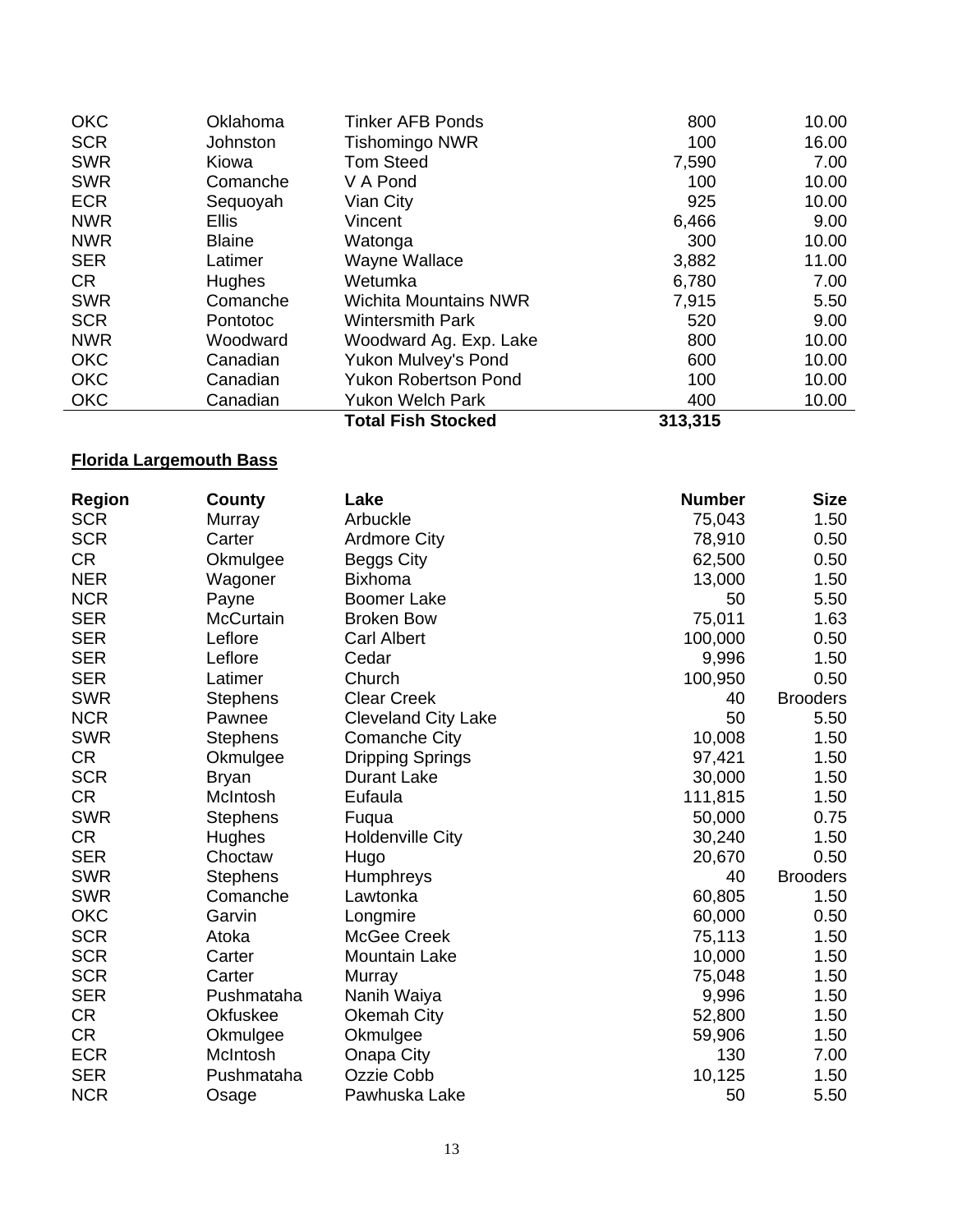| <b>SER</b> | McCurtain       | <b>Pine Creek</b>            | 50,033    | 1.50  |
|------------|-----------------|------------------------------|-----------|-------|
| <b>NCR</b> | Kay             | Ponca City Lake              | 50        | 5.50  |
| CR.        | Lincoln         | Prague                       | 30,700    | 1.50  |
| <b>OKC</b> | <b>McClain</b>  | <b>Purcell City</b>          | 100,000   | 0.50  |
| <b>SER</b> | Choctaw         | Raymond Gary                 | 30,000    | 1.50  |
| <b>SER</b> | Pushmataha      | Sardis                       | 75,263    | 1.50  |
| <b>SER</b> | Choctaw         | Schooler                     | 100,360   | 0.50  |
| <b>NCR</b> | Osage           | <b>Skiatook Nursery Pond</b> | 30,053    | 0.75  |
| <b>NCR</b> | Noble           | Sooner                       | 69,856    | 1.50  |
| CR         | Seminole        | Sportsman                    | 33,000    | 1.50  |
| <b>OKC</b> | Cleveland       | <b>Stanley Draper</b>        | 82,341    | 1.50  |
| <b>ECR</b> | Muskogee        | Taft                         | 130       | 7.00  |
| <b>SER</b> | Pittsburg       | Talawanda #1                 | 100,050   | 0.75  |
| <b>SCR</b> | Bryan           | Texoma/Bryan                 | 75,066    | 1.50  |
| <b>SCR</b> | Bryan           | Texoma/Bryan                 | 288       | 10.00 |
| <b>OKC</b> | Cleveland       | <b>Thunderbird Lake</b>      | 50,050    | 1.50  |
| CR         | <b>Okfuskee</b> | Weleetka                     | 83,000    | 0.50  |
| <b>CR</b>  | <b>Hughes</b>   | Wetumka                      | 30,000    | 1.50  |
|            |                 | <b>Total Fish Stocked</b>    | 2,208,331 |       |

#### **Goldfish**

| <b>Region</b> | County | Lake                      | Number | Size  |
|---------------|--------|---------------------------|--------|-------|
| <b>NWR</b>    | Harper | <b>Cimarron Bluff WMA</b> | 32     | Adult |
| <b>NWR</b>    | Woods  | Cimarron Hills WMA        | 31     | Adult |
|               |        | <b>Total Fish Stocked</b> | 63     |       |

#### **Hybrid Striped Bass**

| <b>Region</b> | County    | Lake                      | <b>Number</b> | <b>Size</b> |
|---------------|-----------|---------------------------|---------------|-------------|
| <b>NCR</b>    | Payne     | Carl Blackwell            | 9,165         | 1.50        |
| <b>SWR</b>    | Caddo     | Ft. Cobb                  | 33,512        | 1.60        |
| <b>NER</b>    | Mayes     | Hudson                    | 5,735         | 1.75        |
| <b>SER</b>    | Choctaw   | Hugo                      | 5,525         | 1.75        |
| <b>OKC</b>    | Oklahoma  | Overholser                | 388,230       | 1.00        |
| <b>NCR</b>    | Osage     | <b>Skiatook</b>           | 67,528        | 1.50        |
| <b>SWR</b>    | Jefferson | Waurika                   | 105,930       | 1.50        |
|               |           | <b>Total Fish Stocked</b> | 615,625       |             |

#### **Hybrid Sunfish**

| Region     | County   | Lake                          | <b>Number</b> | <b>Size</b> |
|------------|----------|-------------------------------|---------------|-------------|
| <b>SCR</b> | Marshall | Big 5 Fishing Clinic          | 500           | 6.00        |
| <b>NCR</b> | Kav      | Duck Pond                     | 200           | 4.00        |
| <b>OKC</b> | Oklahoma | <b>Edmond Mitch Park Pond</b> | 100           | 4.00        |
| <b>OKC</b> | Loɑan    | <b>Guthrie Highland Park</b>  | 100           | 4.00        |
| <b>OKC</b> | Logan    | <b>Guthrie Mineral Wells</b>  | 250           | 4.00        |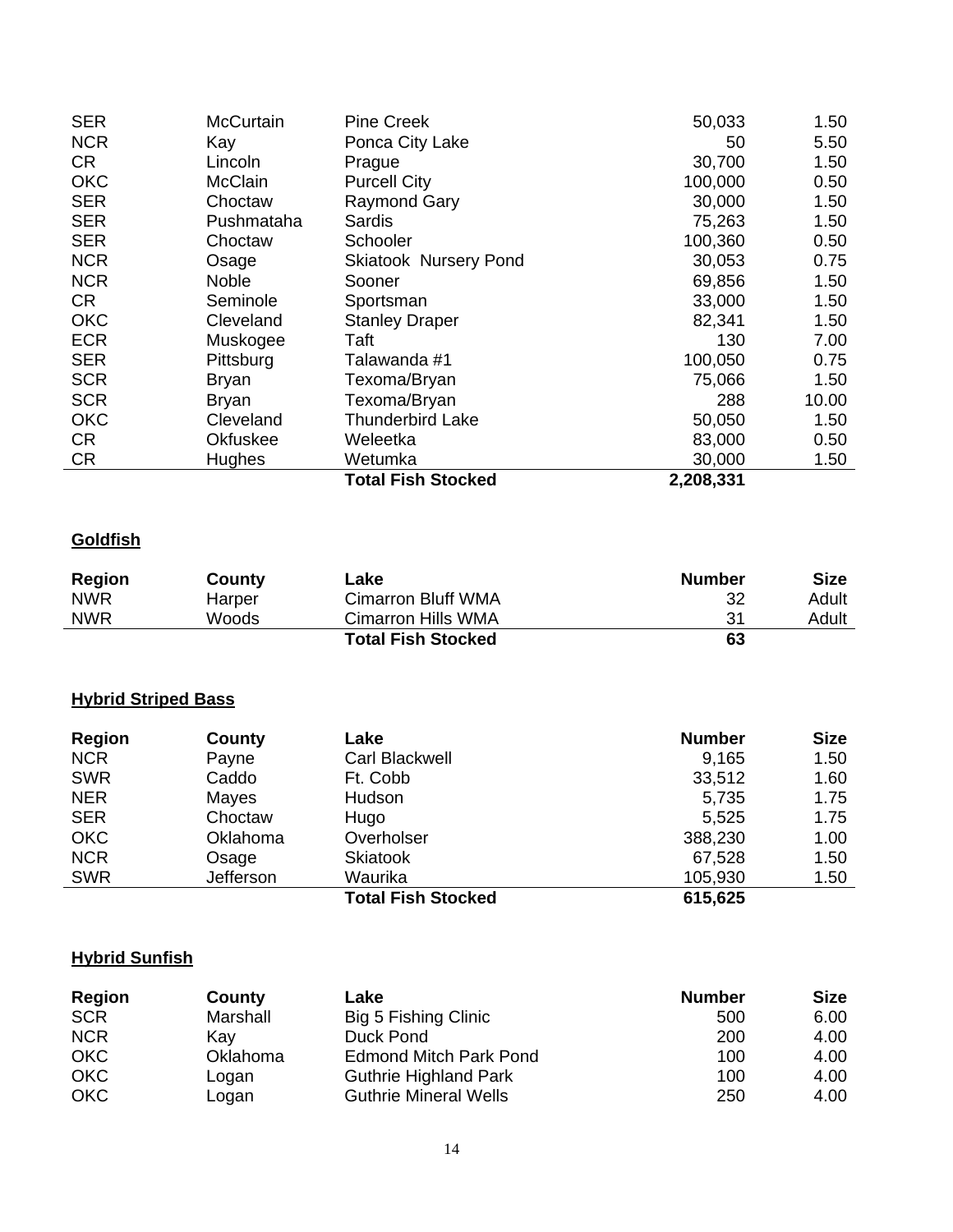| <b>OKC</b> | Oklahoma  | Harrah-Heritage Park               | 200   | 4.00 |
|------------|-----------|------------------------------------|-------|------|
| <b>NCR</b> | Kay       | <b>Marland Mansion</b>             | 200   | 4.00 |
| <b>OKC</b> | Cleveland | Moore Little River Park-North      | 250   | 5.00 |
| <b>OKC</b> | Canadian  | <b>Mustang Creek Outdoor Class</b> | 50    | 5.00 |
| <b>OKC</b> | Canadian  | Mustang-Wildhorse Park             | 300   | 4.00 |
| <b>OKC</b> | Cleveland | Norman Willow Pond                 | 200   | 4.00 |
| <b>OKC</b> | Oklahoma  | <b>OKC Edwards Park Pond</b>       | 598   | 4.00 |
| <b>OKC</b> | Cleveland | <b>OKC Kitchen Lake</b>            | 598   | 4.00 |
| <b>OKC</b> | Cleveland | OKC Route 66 Park Pond A           | 721   | 3.50 |
| <b>OKC</b> | Cleveland | <b>OKC South Lake Park West</b>    | 721   | 3.50 |
| <b>NCR</b> | Pawnee    | Pawnee Bill State Park             | 126   | 4.00 |
| <b>OKC</b> | Oklahoma  | Santa Fe Clinic Pond               | 150   | 7.00 |
| <b>NCR</b> | Kay       | <b>Willow Springs</b>              | 100   | 4.00 |
| <b>OKC</b> | Canadian  | Yukon Mulvey's Pond                | 300   | 4.00 |
| <b>OKC</b> | Canadian  | <b>Yukon Robertson Pond</b>        | 250   | 4.00 |
| <b>OKC</b> | Canadian  | <b>Yukon Welch Park</b>            | 300   | 4.00 |
|            |           | <b>Total Fish Stocked</b>          | 6,214 |      |

## **Largemouth Bass**

| <b>Region</b> | County        | Lake                      | <b>Number</b> | <b>Size</b> |
|---------------|---------------|---------------------------|---------------|-------------|
| <b>NWR</b>    | Kingfisher    | Elmer                     | 112           | 8.00        |
| <b>NWR</b>    | <b>Blaine</b> | Watonga                   | 124           | 8.00        |
| <b>CR</b>     | Lincoln       | <b>Bell Cow</b>           | 19,040        | 1.25        |
| <b>SCR</b>    | Johnston      | <b>Blue River</b>         | 21,977        | 1.25        |
| <b>SWR</b>    | Washita       | Rocky Lake                | 4,080         | 1.25        |
| <b>NWR</b>    | <b>Blaine</b> | Watonga                   | 1,650         | 1.50        |
| <b>CR</b>     | Pottawatomie  | <b>Wes Watkins</b>        | 17,680        | 1.25        |
|               |               | <b>Total Fish Stocked</b> | 73,545        |             |

# **Paddlefish**

| <b>Region</b>  | County    | Lake                      | <b>Number</b> | <b>Size</b> |
|----------------|-----------|---------------------------|---------------|-------------|
| <b>CR-East</b> | Pittsburg | Eufala                    | 38,014        | 11.00       |
| <b>CR-East</b> | Pittsburg | Eufala                    | 238           | 24.00       |
| <b>NER</b>     | Delaware  | Grand                     | 2,052         | 11.00       |
| <b>NER</b>     | Delaware  | Grand Lake                | 2,052         | 11.00       |
|                |           | <b>Total Fish Stocked</b> | 42,356        |             |

## **Rainbow Trout**

| <b>Region</b> | County   | Lake              | <b>Number</b> | <b>Size</b> |
|---------------|----------|-------------------|---------------|-------------|
| <b>SCR</b>    | Johnston | <b>Blue River</b> | 54,199        | 11.00       |
| <b>SCR</b>    | Johnston | <b>Blue River</b> | 240           | 19.00       |
| <b>NCR</b>    | Payne    | Carl Blackwell    | 1,841         | 14.00       |
| <b>NWR</b>    | Cimarron | Etling            | 4,600         | 9.00        |
| <b>NWR</b>    | Cimarron | Etling            | 195           | 19.00       |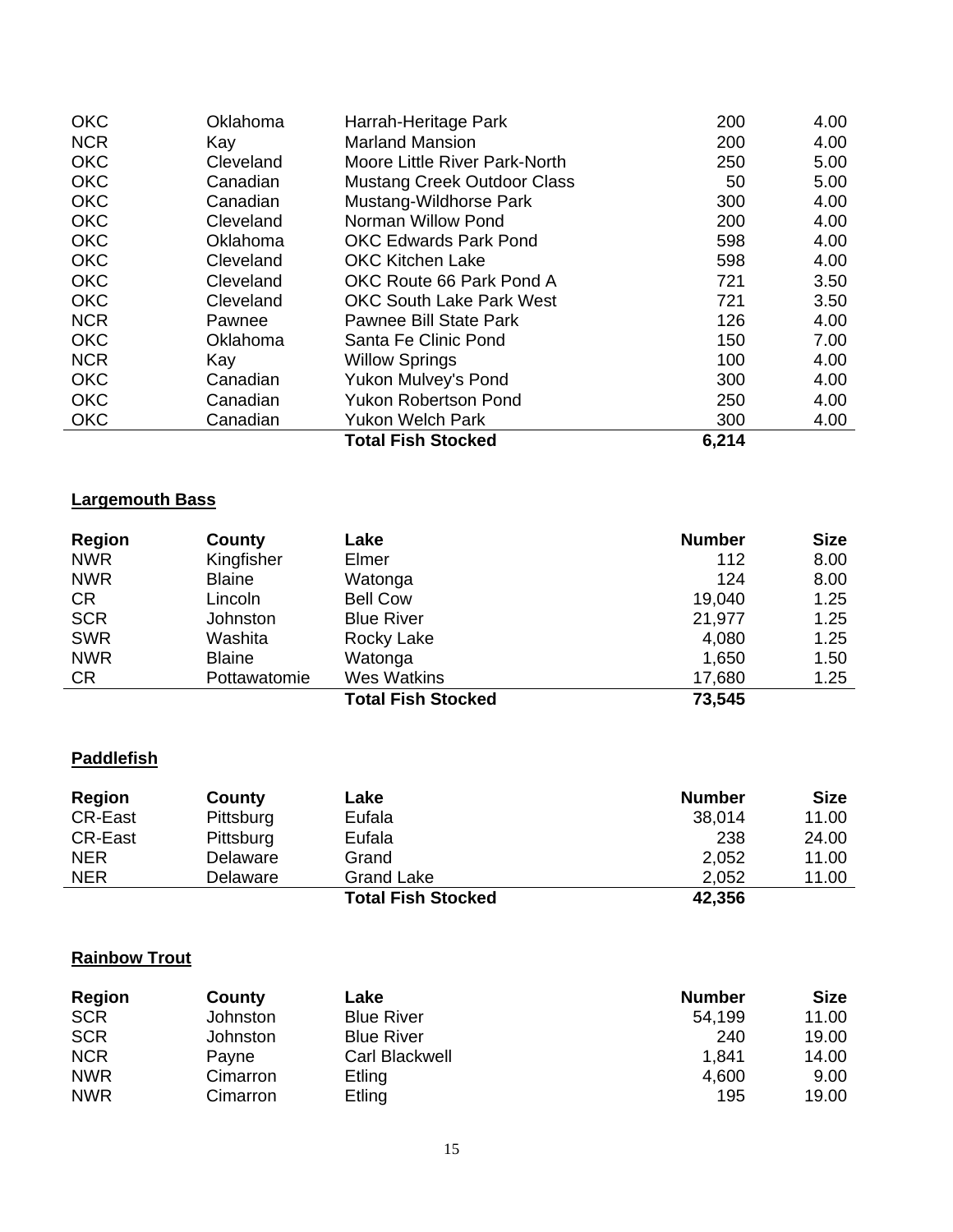| <b>SER</b> | Latimer          | <b>Fourche Maline River</b> | 2,308   | 9.00      |
|------------|------------------|-----------------------------|---------|-----------|
| <b>SER</b> | Latimer          | <b>Fourche Maline River</b> | 112     | 19.00     |
| <b>ECR</b> | Sequoyah         | <b>Illinois River</b>       | 116,784 | 12.00     |
| <b>ECR</b> | Sequoyah         | <b>Illinois River</b>       | 200     | 19.00     |
| <b>ECR</b> | Sequoyah         | <b>Illinois River</b>       | 100     | 16        |
| <b>SWR</b> | Comanche         | Medicine Creek              | 1,014   | Catchable |
| <b>SER</b> | Leflore          | <b>Black Fork Creek</b>     | 350     | 11        |
| <b>SER</b> | <b>McCurtain</b> | Mt. Fork River              | 37,096  | 9.00      |
| <b>SER</b> | <b>McCurtain</b> | Mt. Fork River              | 24,783  | 11.00     |
| <b>SER</b> | <b>McCurtain</b> | Mt. Fork River              | 2,620   | 19.00     |
| <b>OKC</b> | Cleveland        | Norman Willow Pond          | 1,100   | 11.00     |
| <b>OKC</b> | Oklahoma         | <b>OKC Dolese Park Pond</b> | 5,102   | 12.00     |
| <b>NCR</b> | Osage            | Pawhuska                    | 13,175  | 9.00      |
| <b>NCR</b> | Osage            | Pawhuska                    | 579     | 19.00     |
| <b>NER</b> | Tulsa            | Veteran's Park              | 1,456   | 12.00     |
| <b>NWR</b> | <b>Blaine</b>    | Watonga                     | 8,310   | 9.00      |
| <b>NWR</b> | <b>Blaine</b>    | Watonga                     | 100     | 14.00     |
| <b>NWR</b> | <b>Blaine</b>    | Watonga                     | 439     | 19.00     |
| <b>OKC</b> | Canadian         | <b>Yukon Robertson Pond</b> | 500     | 9.00      |
| <b>NWR</b> | Texas            | <b>Sunset Lake</b>          | 2,500   | Catchable |
|            |                  | <b>Total Fish Stocked</b>   | 279,703 |           |

# **Redear Sunfish**

| Region     | County   | Lake                      | Number | <b>Size</b> |
|------------|----------|---------------------------|--------|-------------|
| <b>NWR</b> | Cimarron | Etling                    | 100    | Adult       |
|            |          | <b>Total Fish Stocked</b> | 100    |             |

#### **Saugeye**

| <b>Region</b> | County          | Lake                      | <b>Number</b> | <b>Size</b> |
|---------------|-----------------|---------------------------|---------------|-------------|
| <b>SWR</b>    | Jackson         | <b>Altus City</b>         | 1,360         | 2.00        |
| <b>NCR</b>    | Osage           | Bluestem/Osage            | 16,060        | 1.25        |
| <b>SWR</b>    | Grady           | <b>Burtschi</b>           | 3,600         | 1.50        |
| <b>NCR</b>    | Payne           | Carl Blackwell            | 71,000        | 1.50        |
| <b>SWR</b>    | Washita         | <b>Clinton City</b>       | 3,360         | 1.50        |
| <b>SWR</b>    | <b>Stephens</b> | Duncan Lake               | 5,000         | 1.25        |
| <b>SWR</b>    | <b>Beckham</b>  | <b>Elk City</b>           | 3,400         | 1.50        |
| <b>SWR</b>    | Comanche        | Ellsworth                 | 56,000        | 1.25        |
| <b>SWR</b>    | Caddo           | Ft. Cobb                  | 82,000        | 2.00        |
| <b>SCR</b>    | Carter          | <b>Healdton City Lake</b> | 18,500        | 1.25        |
| <b>SCR</b>    | Carter          | Jean Neustadt             | 24,000        | 1.50        |
| <b>SWR</b>    | Comanche        | Lawtonka                  | 28,418        | 2.00        |
| <b>NCR</b>    | <b>Noble</b>    | <b>McMurtry</b>           | 23,100        | 1.25        |
| <b>NCR</b>    | Kay             | Ponca City Lake           | 16,000        | 1.25        |
| <b>SWR</b>    | Washita         | Rocky Lake                | 4,900         | 1.50        |
| <b>CR</b>     | Pottawatomie    | Shawnee #1                | 26,720        | 1.50        |
| <b>CR</b>     | Pottawatomie    | Shawnee #2                | 22,000        | 1.50        |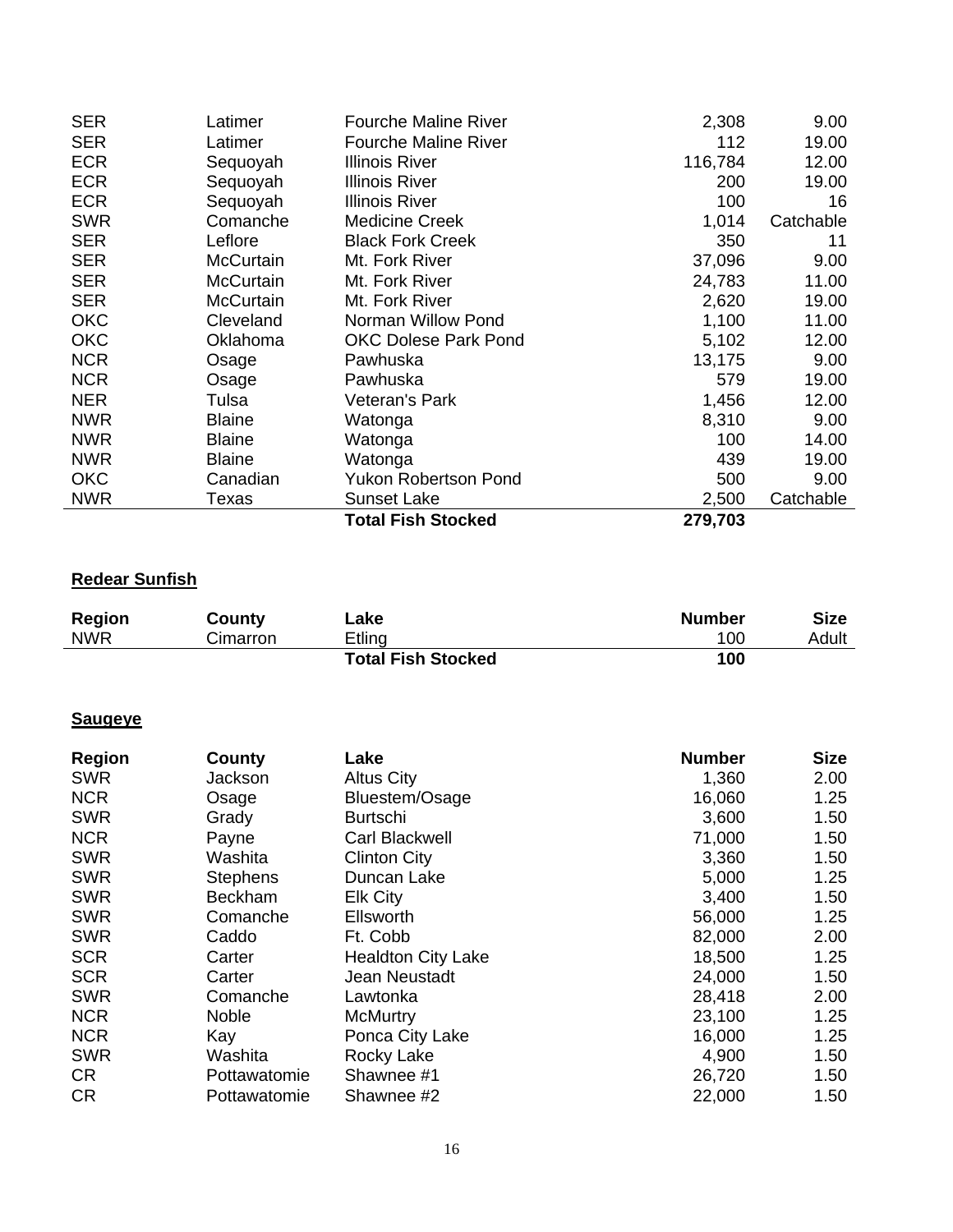|            |              | <b>Total Fish Stocked</b> | 722,636 |      |
|------------|--------------|---------------------------|---------|------|
| <b>CR</b>  | Seminole     | Wewoka                    | 8,000   | 1.50 |
| <b>SWR</b> | Jefferson    | Waurika                   | 121,258 | 1.25 |
| <b>SWR</b> | Kiowa        | <b>Tom Steed</b>          | 64,150  | 2.00 |
| <b>SWR</b> | Grady        | Taylor                    | 3,740   | 2.00 |
| <b>NCR</b> | <b>Noble</b> | Sooner                    | 108,610 | 1.50 |
| <b>NCR</b> | Osage        | Shell Creek               | 11,460  | 1.25 |

# **Walleye**

| Region     | County   | Lake                      | <b>Number</b> | <b>Size</b> |
|------------|----------|---------------------------|---------------|-------------|
| <b>NWR</b> | Beaver   | Chambers                  | 40,000        | 0.25        |
| <b>NWR</b> | Custer   | Foss                      | 2,200,000     | 0.25        |
| <b>NWR</b> | Woodward | Ft. Supply                | 2,490,000     | 0.25        |
| <b>OKC</b> | Oklahoma | <b>Hefner Lake</b>        | 107,600       | 0.80        |
| <b>NER</b> | Rogers   | Oologah                   | 15,166        | 1.00        |
| <b>NCR</b> | Osage    | <b>Skiatook</b>           | 40,000        | 1.20        |
|            |          | <b>Total Fish Stocked</b> | 4,892,766     |             |

# **HB Parsons/Oklahoma City Parks Department**

| Region     | County    | Lake                        | <b>Species</b>             | <b>Number</b> | <b>Size</b> |
|------------|-----------|-----------------------------|----------------------------|---------------|-------------|
| <b>OKC</b> | Cleveland | <b>Stanley Draper</b>       | <b>Channel Catfish</b>     | 3,380         | 4.00        |
| <b>OKC</b> | Oklahoma  | OKC Edwards Pk Pond         | <b>Channel Catfish</b>     | 330           | 13.00       |
| <b>OKC</b> | Oklahoma  | Overholser                  | <b>Hybrid Striped Bass</b> | 388,230       | 1.00        |
| <b>OKC</b> | Oklahoma  | <b>OKC Dolese Park Pond</b> | <b>Rainbow Trout</b>       | 5,102         | 12.00       |
| <b>OKC</b> | Oklahoma  | Hefner Lake                 | Walleye                    | 107,600       | 21.50       |
|            |           | <b>Total Fish Stocked</b>   |                            | 504,642       |             |

# **US Fish and Wildlife Service/Tishomingo National Fish Hatchery**

| <b>Region</b> | County   | Lake                         | <b>Species</b>         | <b>Number</b> | <b>Size</b> |
|---------------|----------|------------------------------|------------------------|---------------|-------------|
| <b>SWR</b>    | Comanche | <b>Wichita Mountains NWR</b> | <b>Channel Catfish</b> | 7,915         | 5.50        |
| <b>SWR</b>    | Comanche | Ft. Sill or Ponds            | <b>Channel Catfish</b> | 20,040        | 6.00        |
| <b>SWR</b>    | Comanche | Ft. Sill or Ponds            | <b>Channel Catfish</b> | 20,040        | 6.00        |
| <b>SWR</b>    | Comanche | Ft. Sill or Ponds            | <b>Channel Catfish</b> | 4,025         | 10.00       |
| <b>SWR</b>    | Comanche | Ft. Sill or Ponds            | <b>Channel Catfish</b> | 4,025         | 10.00       |
| <b>SWR</b>    | Comanche | Ft. Sill or Ponds            | <b>Channel Catfish</b> | 4,144         | 10.00       |
| <b>SWR</b>    | Comanche | Ft. Sill or Ponds            | <b>Channel Catfish</b> | 4,144         | 10.00       |
| CR.           | Seminole | Seminole Nation              | <b>Channel Catfish</b> | 126           | 10.00       |
| CR.           | Seminole | Seminole Nation              | <b>Channel Catfish</b> | 126           | 11.00       |
| <b>SWR</b>    | Comanche | Ft. Sill or Ponds            | <b>Channel Catfish</b> | 2,000         | 13.00       |
| <b>SWR</b>    | Comanche | Ft. Sill or Ponds            | <b>Channel Catfish</b> | 2,000         | 13.00       |
| <b>SCR</b>    | Johnston | Tishomingo NWR               | <b>Channel Catfish</b> | 100           | 16.00       |